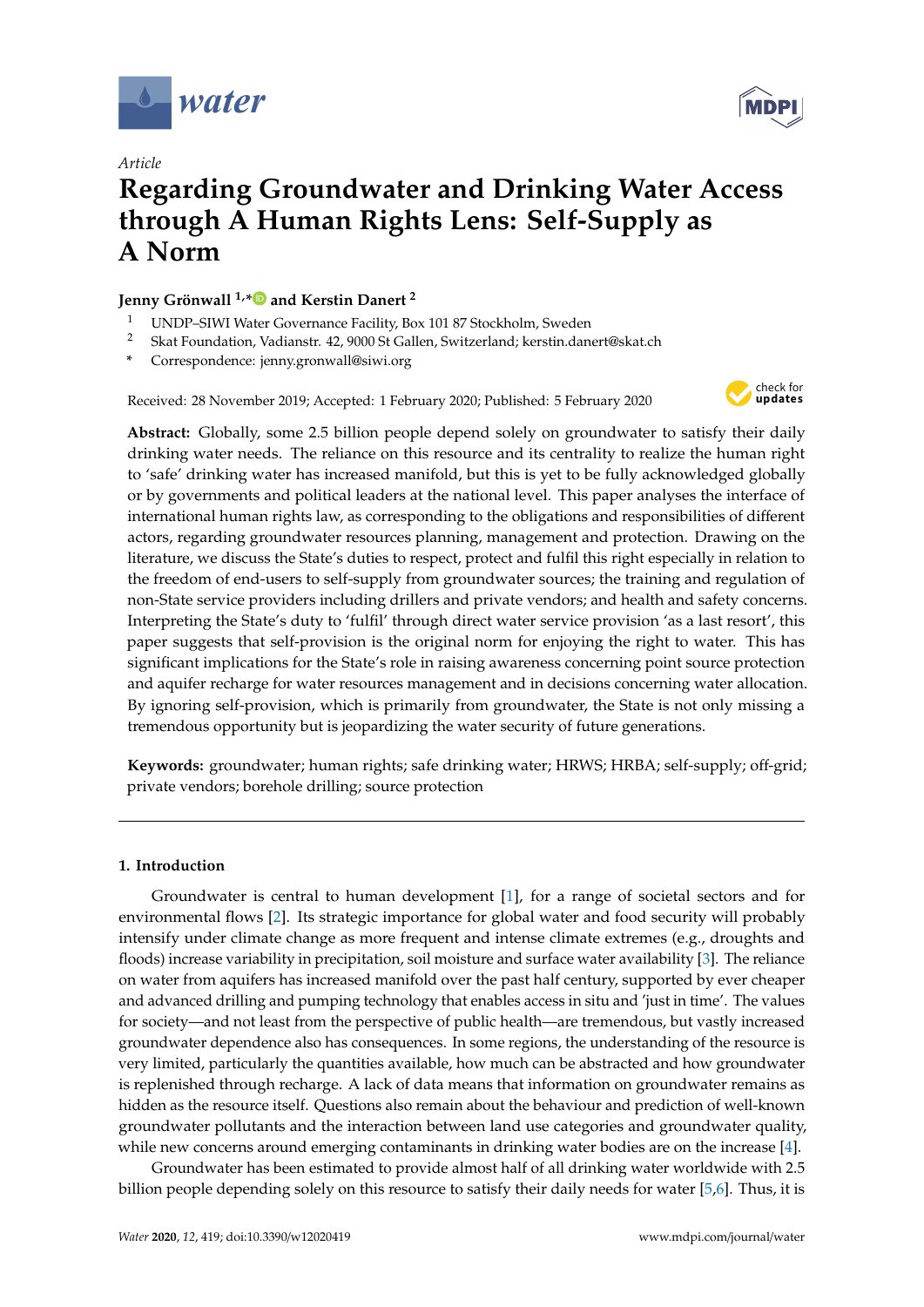vital to comprehend and account for groundwater dependence and the quantity and quality utilized. These figures may well be an underestimation though, as official statistics tend to not capture all sources used at domestic level. What we do know is that nearly 85 percent of the Indian population relies on groundwater for drinking [\[7\]](#page-16-6), and tubewells serve as the main source of drinking water in rural Bangladesh [\[8\]](#page-16-7). In growing sub-Saharan countries, including Burkina Faso, Central African Republic, Chad, Ethiopia, Nigeria, South Sudan, Uganda and Somalia, groundwater is the main drinking water source for between 70 and 90 percent of domestic water users [\[9–](#page-16-8)[12\]](#page-17-0). In the USA, 38 percent of the population depends on groundwater for its drinking water supply—be it from either a public source or private well [\[13\]](#page-17-1) with self-supply wells providing water to approximately 13 percent of the population [\[14\]](#page-17-2). In ten studied Southeast Asian and Pacific nations, 79 percent drink groundwater [\[15\]](#page-17-3). Besides domestic needs, groundwater is also key for irrigated agriculture and indirectly for food security, as well as for industrial purposes.

Groundwater for household use can be accessed in many ways. It can be drawn or pumped from a single well (i.e., scoop holes, dug wells or shallow or deep boreholes/tubewells) which are one's own or belong to a community, a neighbour or an NGO. The borehole may even be connected to a 'water ATM' (an automated vending machine dispensing drinking water)—or the groundwater is delivered through kiosks, standpipes or informal vendors' carts and tankers. It can be abstracted from well-fields or springs and provided as part of a public or private utility's reticulated (piped, networked) water supply system. Nonetheless, individual groundwater-based water facilities and 'services' are oftentimes regarded as residuals that need to be eliminated by the continued expansion of piped water systems [\[11\]](#page-16-9). In some cases, groundwater is used only for other domestic purposes than drinking, because the water quality is/perceived as/sub-standard and adequate point of use-treatment methods are not employed by end-users [\[16\]](#page-17-4). Besides the technical aspects of accessing water, there are important legal and human rights distinctions to be made between groundwater that is provided by a public body; by a private (often referred to, and here used interchangeably with, 'informal') vendor or through public–private partnership arrangements; and such that is 'self-supplied'.

Mainstream policy recommendations are yet to treat groundwater as the critical source for households' dependence on water that it is. The importance of groundwater as a resource is not very prominent in the discussion on how the world is to ensure access to safe and affordable drinking water for all by 2030 or meet the Sustainable Development Goals (SDG) as a whole. It is furthermore telling that when the World Bank made a systematic mapping of an under-researched aspect of the ongoing global water crisis in its "Quality Unknown" study in 2019 [\[17\]](#page-17-5), the very big data gaps with respect to groundwater forced the authors to exclude this resource altogether [\[18\]](#page-17-6). This absence of attention to groundwater is reflected also in documents, reports and normative statements from the United Nations (UN), with references only rarely found in reports. The planned UN World Water Development Report for 2022 [\[19\]](#page-17-7) on groundwater is long overdue.

The international community employs human rights to protect the inherent dignity of every human being, and access to safe drinking water was formally recognized as a human right by the UN General Assembly [\[20\]](#page-17-8) and the Human Rights Council [\[21\]](#page-17-9) in 2010. This right contains fundamental freedoms and entitlements, conceptualized in accordance with a given frame for interpreting them. The devil is as always in the details and neither the particular content of the right nor the obligations of governments to respect, protect and fulfil have been discussed in relation to groundwater use and management nor are they adequate with respect to self-supply. Underpinning rights as concept is the central definition of them as *correlating* to duties. This understanding of rights as relational can be credited Wesley Hohfeld [\[22,](#page-17-10)[23\]](#page-17-11), in whose framework a right can, among other things, require duty-bearers to refrain from performing some action.

This paper sheds light on groundwater for domestic use, with emphasis on self-supply as practice. It analyses the human rights entitlement to be directly supplied with water, on the one hand, and corresponding State obligations and third-party responsibilities on the other. We examine central documents, including case law, and draw from empirical experience of self-supply. We also discuss the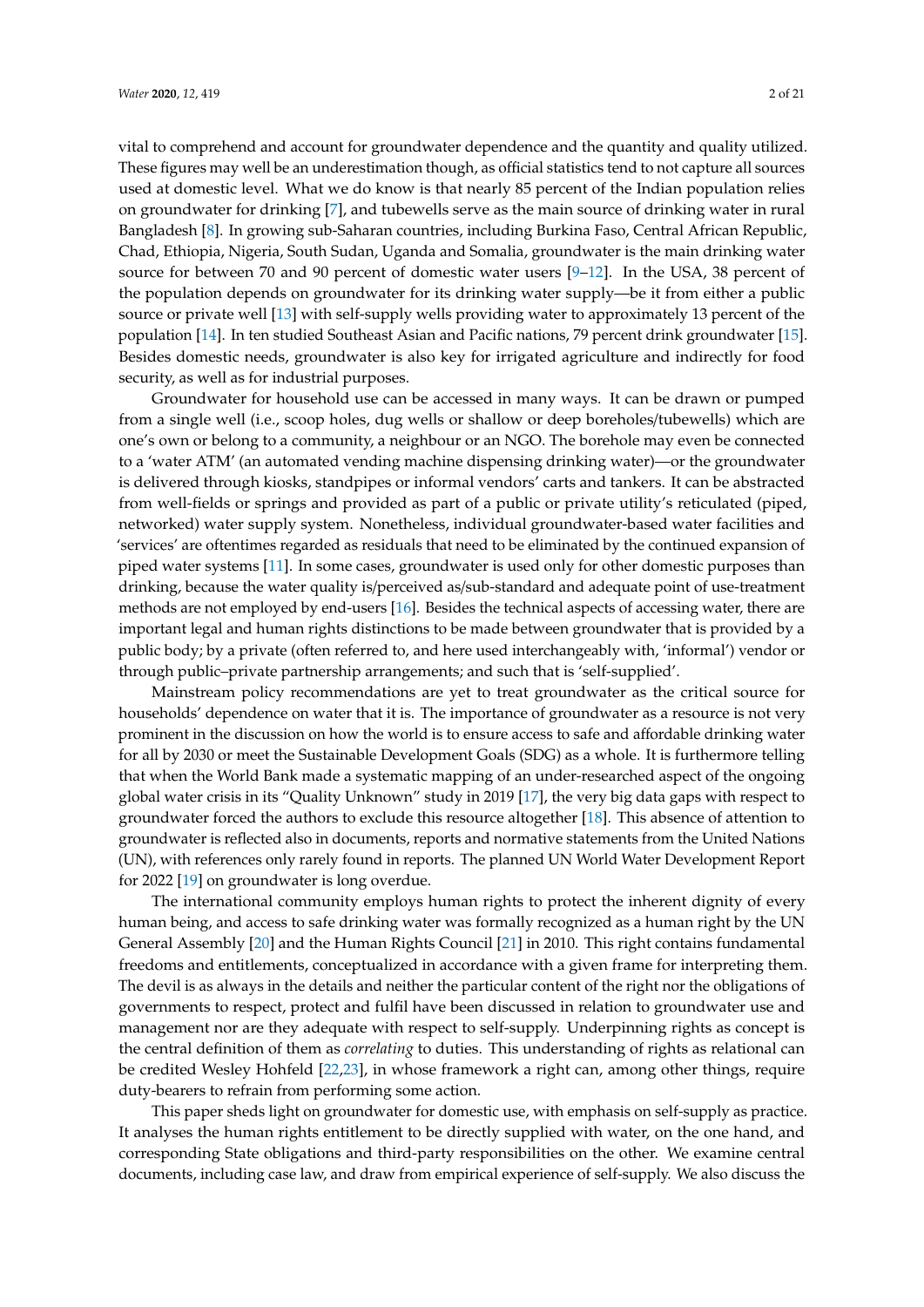regulation of non-State service providers, including private vendors, as well as quantitative aspects of groundwater resource management and health and safety concerns.

Section [2](#page-2-0) gives a brief background to the human rights to water in international human rights law. Section [3](#page-2-1) explores the literature on the right to water in relation to groundwater, in particular the General Comment No. 15 and reports from the Special Rapporteur (an individual expert given a mandate by the Human Rights Council to investigate, monitor and recommend solutions to a specific human right, in this case the human right to water and sanitation, HRWS). In Section [4](#page-8-0) we zoom in on quality aspects of 'safe' drinking water, motivated by how the human right to water is today steadfastly accompanied by this prefix. Section [5](#page-10-0) discusses in depth the State obligation 'to provide' in relation to groundwater. It also offers perspectives on different actors' involvement in realizing the right to water, particularly when linked to invisible and sometimes unpredictable groundwater resources. In the final section, we conclude that the State's role as the duty-bearer to provide water is limited under international human rights law and that end-users are supposedly capable agents who can and must take charge of their water supply.

## <span id="page-2-0"></span>**2. International Law on the Human Right to Drinking Water: Fundamental Concepts**

The human right to drinking water is derived from the right to an adequate standard of living and inextricably related to the highest attainable standard of physical and mental health as well as the right to life and human dignity, all of which are covered under the 1966 Covenant on Economic, Social and Cultural Rights (ICESCR). Sanitation, in a broad meaning that interlinks it with water resources quality and health, was recognized as a distinct human right in 2015 [\[24\]](#page-17-12). The right to water entitles everyone to sufficient, safe, acceptable, physically accessible and affordable water for personal and domestic uses with a definition that excludes so-called productive uses at household level [\[25\]](#page-17-13). Water does not necessarily have to be (made) available free of charge [\[26\]](#page-17-14).

Notably, the human right to drinking water should not be confused with 'water rights'; the latter refers to permissions for drilling boreholes that may be required under domestic law.

The main authoritative, albeit not legally binding, statements for interpretations of the right to drinking water are found in the General Comment No. 15 on the right to water, adopted in 2002 by the UN Committee on Economic, Social and Cultural Rights [\[27\]](#page-17-15). Each UN member state country (State Party) that has signed and ratified the ICESCR has thereby committed to take steps to implement this treaty with guidance to be taken from general comments and other UN documents including the work of the special rapporteurs. The Covenant allows for progressive realization of human rights where available (financial and similar) resources are limited.

The system imposes on States various core obligations which are of immediate effect. In relation to the right to drinking water, these include to ensure, at the very least, access to the minimum essential amount of water that is sufficient and safe for personal and domestic uses to prevent disease [\[27\]](#page-17-15) (para. 37). State Parties are expected to modify their domestic legal orders as necessary in order to give effect to their treaty obligations.

## <span id="page-2-1"></span>**3. Groundwater Access and Human Rights**

#### *3.1. Self-Supply and HRWS*

We define self-supply as the provision of water for oneself without direct support from the government, donors or others. It is driven by user demand and mostly, though not always, by the lack of alternatives. Broadly, there are three self-supply scenarios: (i) rural areas, with population density too low to warrant municipal or externally funded water supply; (ii) rural areas that are difficult or expensive to reach by government or development agencies; (iii) some rapidly expanding cities and their outskirts (peri-urban areas) where individual households and/or communities organize their own drinking water access. Previous studies have also pointed to incapacity among community-based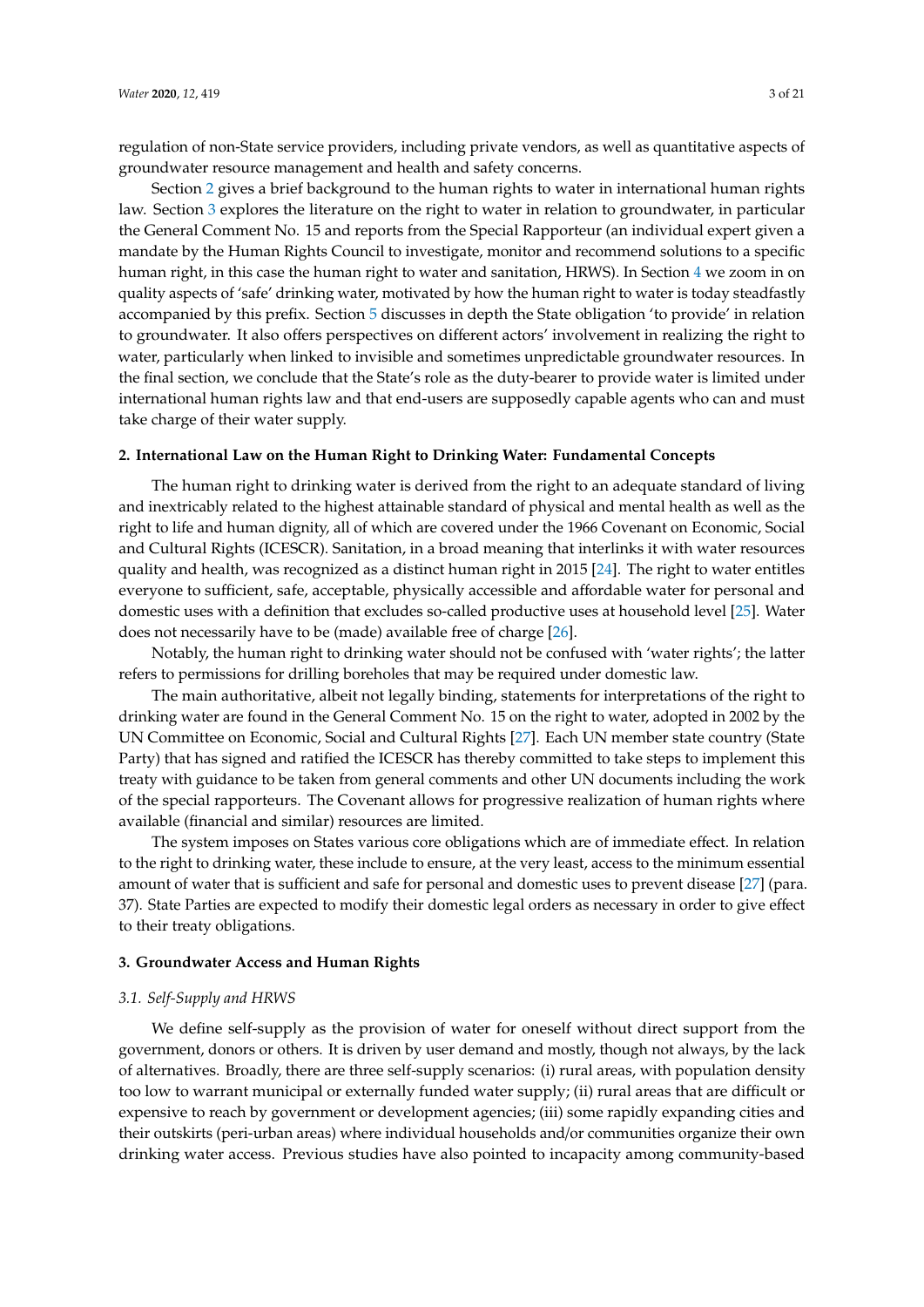organisations to guarantee sufficient service, as well as intra-community discrimination or inequitable power relations at village level, as reasons behind self-provision [\[28\]](#page-17-16).

Groundwater self-supply comprises water points—dug wells, boreholes, tubewells and/or springs—developed and financed by the end-users. It can encompass improvements to water supplies through user investment in drilling or digging a well, pumping technology, storage, water treatment, supply construction and up-grading, solar power water pumps, and rainwater infiltration beds (for groundwater rejuvenation) as part of resource management [\[11](#page-16-9)[,29,](#page-17-17)[30\]](#page-17-18). For instance, in India where no ordinary family enjoys 24/7 public supply, households are forced to access water from where it can be found and boreholes have proliferated over the past decades [\[31\]](#page-17-19). A more recent phenomenon witnessed in some of the fastest growing cities in Africa and Asia is for upper strata households to turn to an 'off-grid' model, taking responsibility for the own water supply through drilling of boreholes in the absence of reliable and convenient public supply [\[32,](#page-17-20)[33\]](#page-17-21).

Another term used for groundwater self-supply is 'individual on-site solutions' which the UN General Assembly observes as widespread [\[34\]](#page-17-22). Notably, the practice is described as part of 'household contributions' in some UN reports such as the Global Analysis and Assessment of Sanitation and Drinking-Water (GLAAS). Reporting from the 2018/19 country survey, the assessment mentions a gap in documentation of funding from household contributions and investments in self-supply solutions [\[35\]](#page-18-0).

The Special Rapporteur on the human rights to safe drinking water and sanitation recommends "ensuring that public finance and subsidies reach the most marginalized and disadvantaged individuals and communities, who are often not (yet) connected to a formal network, who may live in informal settlements without any formal title or in remote rural areas where self-supply is common, and who are often overlooked or deliberately ignored in current policymaking and planning" [\[26\]](#page-17-14) (para. 86). Notably, the households that drill their own wells, particularly in peri-urban areas, may not actually be particularly marginalized or disadvantaged [\[32\]](#page-17-20).

#### <span id="page-3-0"></span>3.1.1. The State's Obligations to Facilitate, Promote and Provide as 'Last Resort'

All human rights impose three main obligations on State Parties, designed to complement each other: to respect; to protect; and to fulfil the rights. The obligation to *fulfil* the right to drinking water should be read in light of how the human rights to health, food, education, social security and work are framed. It can be disaggregated into three different tiers: to facilitate; to promote; and to provide.

To *facilitate* means taking necessary steps towards full realization of the right. The State is expected to be proactive and take measures to empower, assist and strengthen people's access to and use of resources and means of ensuring their livelihoods, including to create the appropriate circumstances in which individuals can successfully pursue their enjoyment of the right. For instance, States can develop agrarian systems, adopt national health policies and programs, improve methods of production and establish effective distribution mechanisms [\[36\]](#page-18-1). Facilitation should also take the form of law and regulation, plans and strategies [\[27\]](#page-17-15) (para. 26, 28).

The obligation to *promote* involves steps to ensure appropriate education and awareness related to the right in question, such as concerning the hygienic use of water, protection of water sources and methods to minimize water wastage.

As a general rule, State Parties are further obliged to fulfil (*provide*) rights when an individual or group is unable, for reasons beyond their control, to realize the right themselves by the means at their disposal. States are thus obliged to *provide* the content of the right (the commodity in question) whenever individuals and communities are unable to realize and enjoy it by their own efforts, on grounds reasonably considered beyond their control (including natural disasters). It follows that only under such circumstances must States fulfil—as in supply—that right directly [\[27,](#page-17-15)[37](#page-18-2)[,38\]](#page-18-3). Accordingly, the General Comment No. 15 specifies that as part of the duty 'to fulfil', States are to "provide the right [to water] when individuals or a group are unable, for reasons beyond their control, to realize that right themselves by the means at their disposal" (para. 25). The Special Rapporteur clarifies that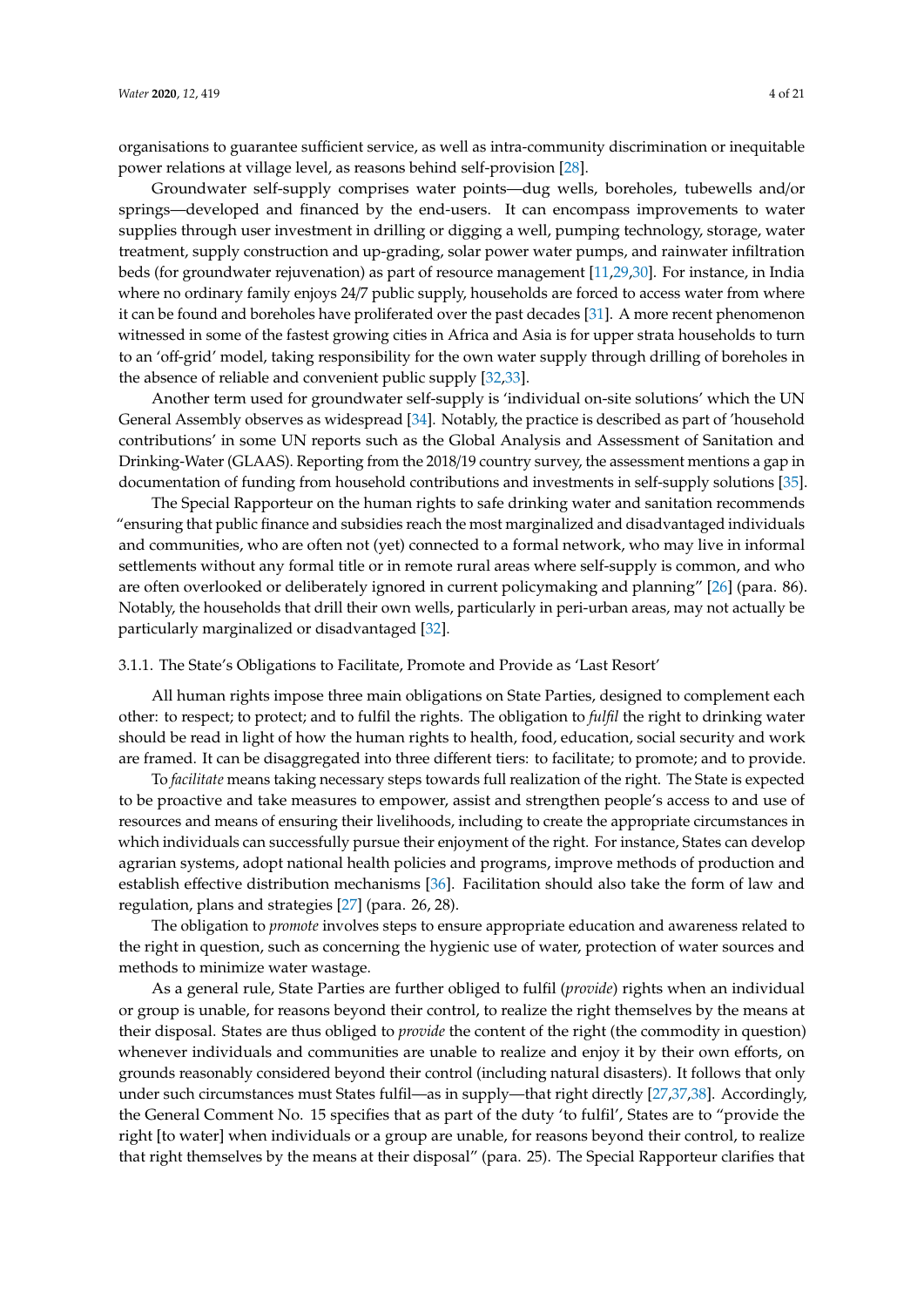'fulfil' means "to ensure direct provision as a last resort, when individuals are, for reasons beyond their control, unable to provide for themselves" [\[39\]](#page-18-4) (para. 19, emphasis added).

For comparison, the realization of the human right to food usually relies on individual sourcing, while States may fix pricing for essential foodstuffs, to ensure that these remain affordable for all [\[26\]](#page-17-14) (para. 5). In relation to water, this is illustrated by a court case from Argentina where the duty-bearer was ordered to provide direct assistance to those in a situation of extreme need and unable to satisfy their basic needs to safe drinking water and health—here being decided as a minimum of 200 litres per household daily—after the provincial municipality had caused pollution of the groundwater upon which these households depended [\[40\]](#page-18-5).

The ICESCR rights are primarily to be realized by right-holders themselves. In terms of delivery systems and modalities, General Comment No. 15 and reports from the Special Rapporteur are neutral, and it would seem as if 'self-supply' and self-managed water systems are not only accepted but desired as a means for individuals to provide for themselves. Groundwater resources will by necessity be of importance here.

#### 3.1.2. The State's Obligation to Respect

The State obligations to fulfil the right to water are linked with the negative duty not to undermine existing access to food or other resources needed to provide for oneself. For drinking water, right-holders have a fundamental, correlating freedom to maintain access to existing water supplies necessary for enjoyment of the HRWS. This includes freedom from intrusion, interruption and disturbance where water access is arranged. This, and the right to be free from interference—such as from contamination of one's water supplies—is correlated with the State's obligation 'to respect'. This requires States to refrain from interfering, directly or indirectly, with existing access [\[27\]](#page-17-15) (para. 10). The State must especially respect traditional and customary arrangements for water allocation that (rural) communities and indigenous peoples rely on. Freedom from interference encompasses quantitative and qualitative dimensions, corresponding to State obligations not to arbitrarily diminish, pollute or contaminate water supplies as well as to prevent third parties from doing so.

Thus, these obligations do not preclude the continued existence of community-based or individual (ground)water access systems. This has been testified by court cases globally, e.g., the obligation to respect was applied when the State sought to prevent a well-established Bushmen community in Botswana from using a borehole, their traditional source of water [\[41\]](#page-18-6), and when a malfunctioning municipal wastewater treatment plant polluted a river in Argentina and thereby compromised right-holders' access to safe drinking water from their wells [\[40\]](#page-18-5).

## 3.1.3. Self-Supply and the HRWS Normative Criteria

The globally endorsed monitoring framework for measuring the achievement of goal SDG 6.1 is provided by the Joint Monitoring Programme (JMP) of WHO and UNICEF. Data from national censuses and surveys are analysed and presented in the form of service 'ladders' which are used to benchmark and compare progress among countries and over time [\[42\]](#page-18-7). Indicator 6.1.1 is used to monitor the population that is using so-called safely managed drinking water services. To qualify as 'safely managed', water services need to be accessible, available and of specified quality.

Piped water supplies score highly in the JMP service ladder as they tend to provide water that is close to the home and have been considered, by default to provide water that is of high quality, i.e., is 'safe'. However, the safety of piped water supplies is increasingly being called into question [\[43,](#page-18-8)[44\]](#page-18-9). Meanwhile, self-supply sources oftentimes make safe water available close to the home, but cannot readily be identified within the national survey and census data and so remain invisible.

In order to examine whether the human right to water has been achieved at household level, all five normative criteria should ideally be considered. Water supplies, including those that rely on groundwater and self-provided sources, need to be judged against the criteria in their own right. This means considering acceptability (colour, odour, taste, salinity); availability (sufficiency, reliability);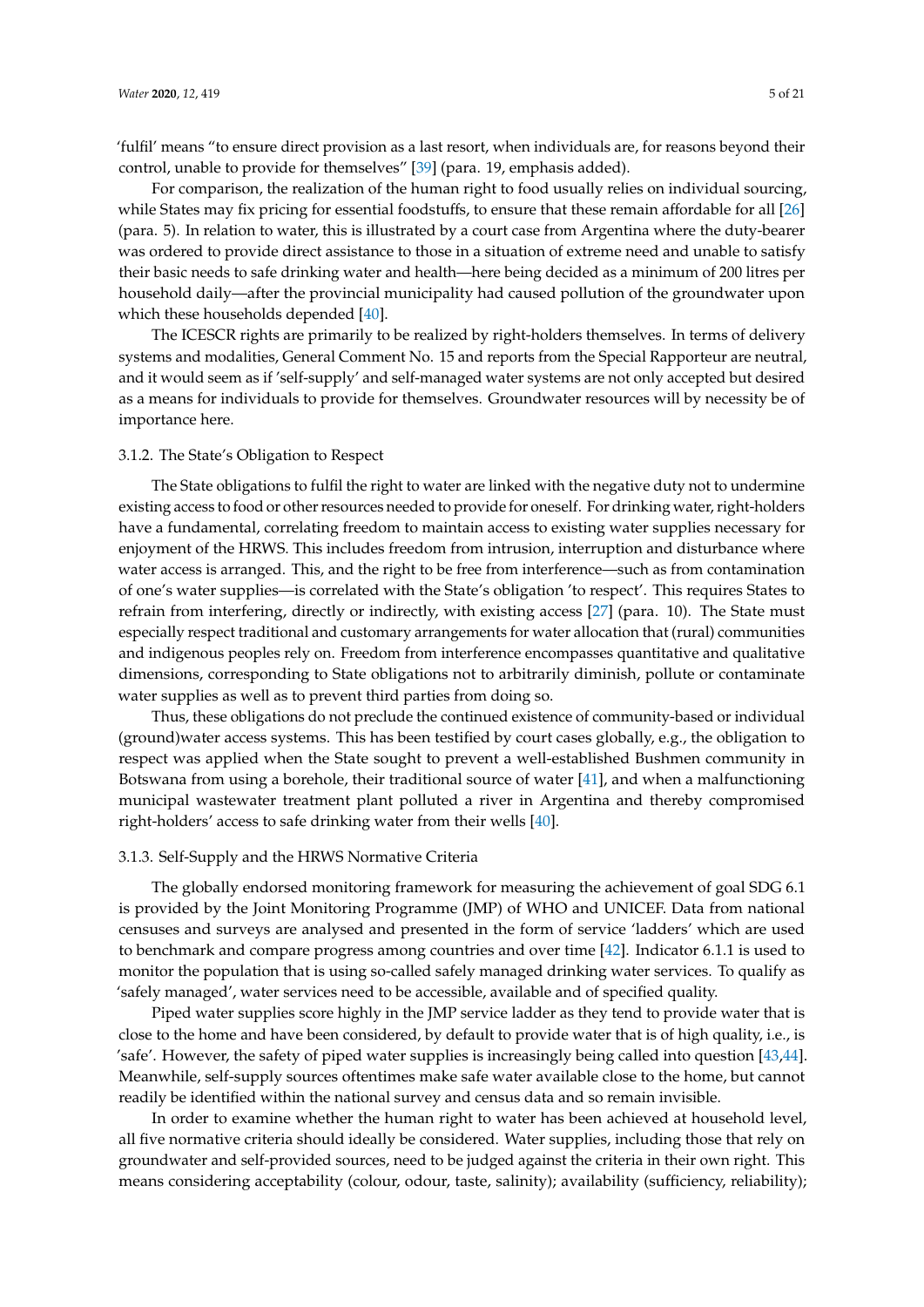accessibility (distance from the home); quality (including risks of pollution by nearby pit latrines); and affordability (construction costs, running costs, maintenance and management costs).

In many cases, self-supply sources relying on groundwater would score quite highly across all In many cases, self-supply sources relying on groundwater would score quite highly across all five criteria. For instance, in densely populated (peri-)urban areas water quality may be inadequate, five criteria. For instance, in densely populated (peri-)urban areas water quality may be inadequate, whereas availability may be excellent. In rural areas, groundwater quantity and quality may be affected due to the intense irrigation, use of fertilizers and pesticides or sanitation practices. Using data from a study of communities in Nicaragua, Flores Baquero et al. [\[28\]](#page-17-16) compared access to water among families that rely on self-provided sources including groundwater with those served by the village community (Committees of Drinking Water and Sanitation, CAPS, in Figure [1\)](#page-5-0) as service provider. The spider diagram in Figure [1](#page-5-0) enables each criterion to be considered separately. Water quality or 'safe' water is thereby not given more weight than the other four criteria. This more nuanced understanding and visual representation could be used as an incentive to drive improvements to the actual supplies by illustrating that, for example, availability is inadequate. This spider diagram approach is moreover neutral as to whether the water supply is piped or from a self-supply borehole but rather considers the self-supply borehold but rather the outcomes, i.e., the extent to which the normative criteria are fulfilled.  $\frac{1}{2}$ 

<span id="page-5-0"></span>

**Figure 1.** Comparing the extent to which water sources fulfil the normative criteria of the human **Figure 1.** Comparing the extent to which water sources fulfil the normative criteria of the human right to drinking water. From Reference [\[28\]](#page-17-16).

#### <span id="page-5-1"></span>*3.2. Service Delivery and Third Parties/Non-State Actors' Role 3.2. Service Delivery and Third Parties*/*Non-State Actors' Role*

drinking water is sourced from surface water, groundwater or both. Further, the State rarely has full information about which aquifers are being tapped, how much is being withdrawn or what the sustainable yield may be. This lack of information may be due to the lack of regulatory oversight; groundwater abstraction permits may not be accompanied by data collection. Even if drilling licences are issued, there may not be incentives for the collection of drilling logs, and there may be no (updated) groundwater database. Groundwater monitoring may altogether be very poor or non-existent. In cases where end-users rely on tankers or vendors, they are seldom aware of whether their

A lack of information may also be because no public service provider is involved. With groundwater, more often non-State actors play a major role. Transnational corporations and agents operating within public-private partnerships; development aid agencies; non-profit community-based or non-governmental organisations (NGOs); charities and faith organisations as well as individuals; and private vendors are all tapping groundwater but are generally neither collecting nor sharing community-based or non-governmental organisations (NGOs); charities and faith organisations as  $\sim$ 

The Special Rapporteur (then independent expert) presented a report in 2010 to clarify the obligations and responsibilities of non-State water service providers [\[39\]](#page-18-4). The report reminds us that The Special Rapporteur (then independent expertises  $\mathbf{r}_1$  and  $\mathbf{r}_2$  then in 2010 to clarify then independent expertises of the special rapporter  $\mathbf{r}_2$  and  $\mathbf{r}_3$  and  $\mathbf{r}_4$  and  $\mathbf{r}_5$  and  $\mathbf{r}_6$  an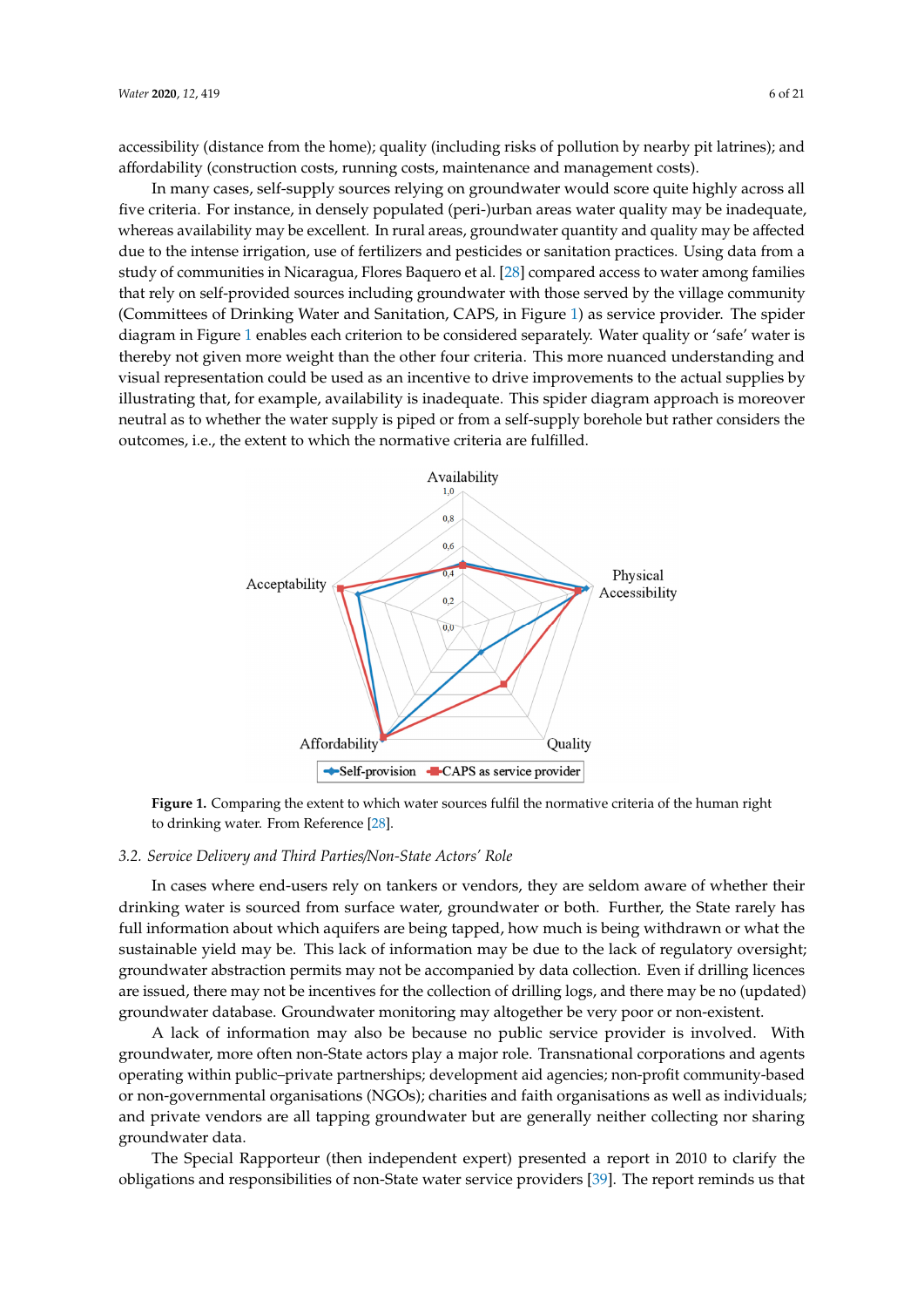the international human rights framework is neutral as to economic models in general including forms for provision of services [\[45\]](#page-18-10). It does not express a preference for private sector engagement, and it also does not prohibit payment for water services.

The report identified three forms of providers. As listed in Table [1,](#page-6-0) these have different forms of obligations or responsibilities and tend to employ different modes of distribution. Regardless of the modalities of the service provision, the State cannot exempt itself from its human rights obligations by involving non-State actors in service provision. Where piped water networks, water tankers, boreholes and wells, bottle/sachet water or other types of water services are provided, operated or controlled by third parties, State Parties are obliged *to protect* rights-holders. This applies to individuals as well as groups including indigenous peoples. Non-State actors must be prevented from interfering with the enjoyment of human rights by others and from compromising or denying equal, affordable access to adequate water as well as from polluting and unsustainably extracting water resources. This includes water from aquifers. Adoption of targeted social policies (e.g., pro-poor or cross-subsidies) may be needed to ensure attention to those that are, or are at risk of being, left behind and cannot provide for themselves.

<span id="page-6-0"></span>

| <b>Provider Modified from</b><br>Reference [39]                                                                                                                                                                                                 | <b>Obligations or Responsibilities</b>                                                                                                                                                                                                                                                                                                     | <b>Mode of Distribution</b>             |
|-------------------------------------------------------------------------------------------------------------------------------------------------------------------------------------------------------------------------------------------------|--------------------------------------------------------------------------------------------------------------------------------------------------------------------------------------------------------------------------------------------------------------------------------------------------------------------------------------------|-----------------------------------------|
| The State: Provides services itself.<br>often through its municipalities.                                                                                                                                                                       | The State, being the primary duty-bearer, is<br>directly accountable. If local representatives<br>step in, the State, as the Party to the ICESCR,<br>retains its binding obligations to realize<br>human rights.                                                                                                                           | Usually networked.                      |
| Non-State actors/third parties:<br>Formally delegated service<br>provision, e.g., to State-owned<br>companies, private companies,<br>community-based organisations,<br>NGOs, etc.                                                               | Entails a non-binding responsibility to respect<br>the human rights and the corresponding<br>obligations of the State;<br>Must comply with domestic laws on, i.e.,<br>protection of natural resources and the<br>conditions of the concession or licence, if any.<br>If Regulator is set up, terms of reference will<br>be dictated by it. | From networked to<br>on-site solutions. |
| Informal, <i>de facto</i> provision:<br>Involves a variety of actors and<br>structures that have evolved over<br>time, ranging from small-scale<br>entrepreneurs to NGOs and<br>community-based organisations<br>responding to need and demand. | Responsibility applies proportionally, to i.e.,<br>the size of companies involved. No<br>rights-based accountability for<br>non-corporate actors. Domestic contract law<br>may stipulate conditions for the relationship<br>between provider and customer.                                                                                 | Varies; usually on-site<br>solutions.   |

**Table 1.** Different forms of (ground)water services providers.

The obligations of the State, on the one hand, and non-State actors' responsibility to respect the human rights, on the other, are complementary. The responsibility of transnational corporations and other business enterprises has been outlined under the auspices of the UN Secretary-General. In 2007, it was laid down that the basic expectation society has of business enterprises is that they will respect human rights and act with due diligence to avoid infringing on the rights of others [\[46\]](#page-18-11). As such, this responsibility is affirmed through global voluntary commitments and multi-stakeholder initiatives. These are reinforced through soft law instruments, which do not create legally binding obligations, but "'derive their' normative force through recognition of social expectations by States and other key actors" (ibid, para. 45). The subsequently launched Ruggie Framework for human rights and business consists of three pillars: the States' obligation to protect against human rights abuses by third parties; the responsibility of companies to respect human rights; and the need for access to effective remedies and grievance mechanisms to address alleged human rights violations [\[47\]](#page-18-12). The Human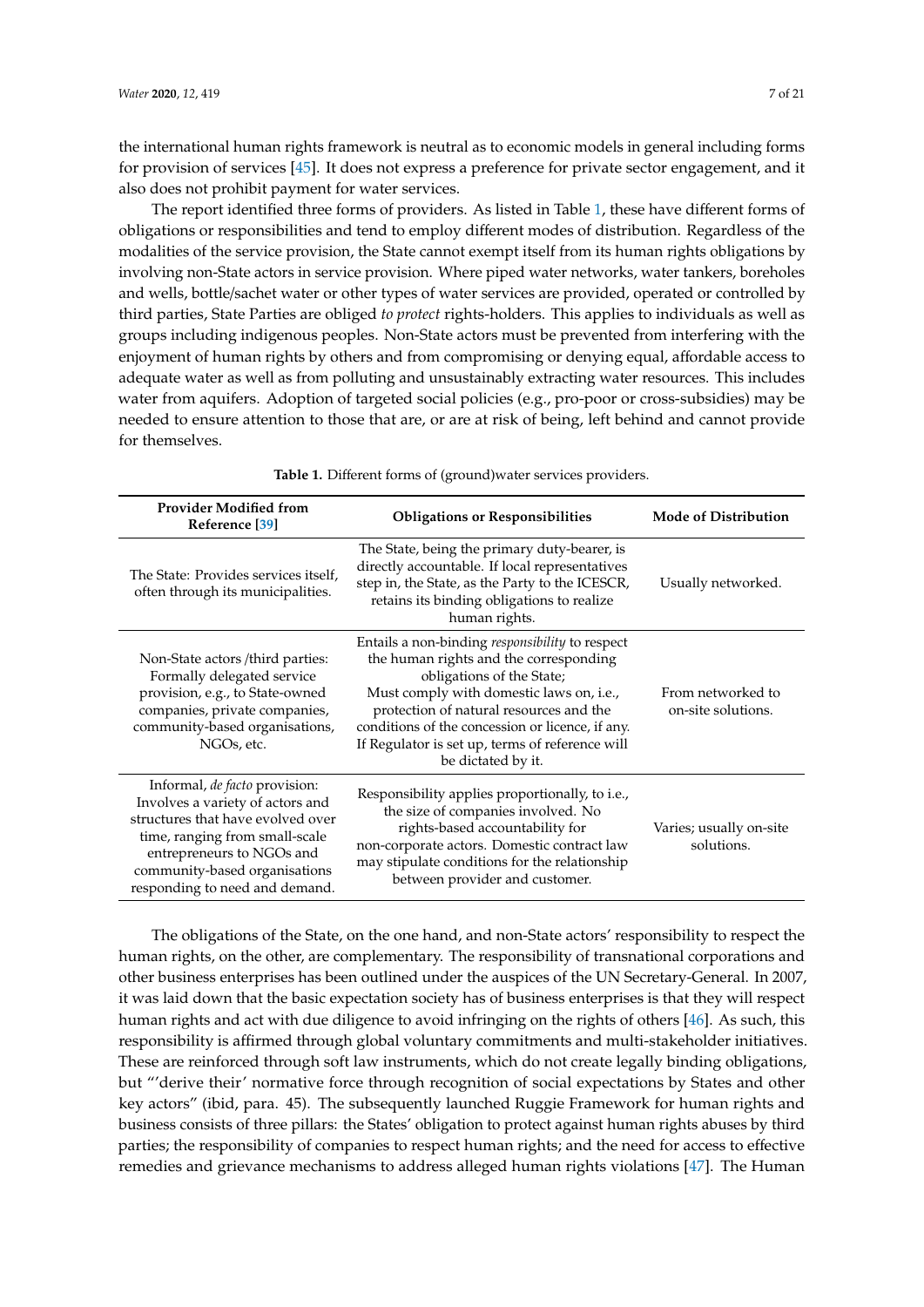Rights Council endorsed the framework through the UN Guiding Principles on Business and Human Rights (UNGPs) in 2011 [\[48\]](#page-18-13).

The Ruggie Framework's responsibility concept is designed to be applicable to all enterprises regardless of their size, ownership and structure [\[48\]](#page-18-13) (Principle 14). However, fundamental differences exist, for instance, between:

- a transnational company contracted by delegation as an industrial supplier of water services, who may have invested in piped distribution from a wellfield;
- the private vendor with a lorry or bullock chart, who may be pumping groundwater from his/her own borehole, selling to households and communities on a more or less regular basis;
- the small drilling enterprise providing on-site solutions to households in peri-urban areas.

Small- and medium-sized enterprises—as well as NGOs and similar organizations—may have less capacity as well as more informal processes and management structures than larger companies. Under the Ruggie Framework, the scale and complexity of the means through which they meet their responsibilities are permitted to vary accordingly.

The responsibility to avoid infringing on the human rights of others applies particularly in extraction from a shared aquifer that may interfere with existing water supply arrangements or when there is risk of contamination of such a water body.

#### *3.3. State Duties to Regulate Third Party Providers*

The obligation to fulfil and the role of the State as the primary duty-bearer with accountability requires the creation of an enabling environment including regulation and monitoring of service delivery. A Water Regulator authority to oversee the service provider of a piped supply can, for instance, ensure the affordability of services delivered by the service provider. Human rights standards on the right to information, transparency and participation in decision-making apply when a contract is awarded to a services operator. A State decision to issue a licence for business activities without due consideration of human rights principles can amount to a violation, as can failure to develop and enforce regulation to protect water resources from contamination [\[49\]](#page-18-14).

Because the realization of the HRWS is influenced by the way in which various types of water 'services' is delivered, the extent to which the State has oversight of informal, small-scale providers also matters. There is practically no regulation of water quality, affordability, or reliability of the boreholes and wells that households, communities and small-scale providers or vendors utilize. Likewise, there is little or no oversight of private drilling to ensure design and construction quality and prevent contamination. In terms of reliability, private wells may not provide a regular or year-round supply of water, with seasonal dry periods being problematic in some regions [\[34\]](#page-17-22), and boreholes may have been poorly designed or constructed. Effective legislative and other measures to restrain business activities, or enable them to provide high-quality services, are necessary to consider whether and how to integrate informal actors into the formal system [\[27,](#page-17-15)[39\]](#page-18-4). However, this assumes that formal regulation is enforced, and that standards and oversight can guide implementation. In situations and environments where, for instance, drillers have poor knowledge of how to construct a sanitary well that protects from faecal coliform contamination, any sort of regulation becomes superfluous.

International human rights law has a fraught relationship with private (informal) water vendors. Over the years, different attitudes have been taken that reveal either a dismissal of these actors' role as service provers, or a recognition of a reality where they fill a key function. In 2017, the Special Rapporteur concluded that "where, due to a lack of regulation, access to water and sanitation facilities is either not available or inadequate ' . . . ' or where people living in informal settlements are left with no option but to resort to *unregulated* informal services, the State is in breach of its obligation to facilitate" [\[50\]](#page-18-15) (para. 11, emphasis added). This statement should be read in light of how the predecessor observed in 2010 that small-scale water providers "serve more people than the formal private sector" and that "'o'perating unregulated, 'informal, small-scale providers' often provide poor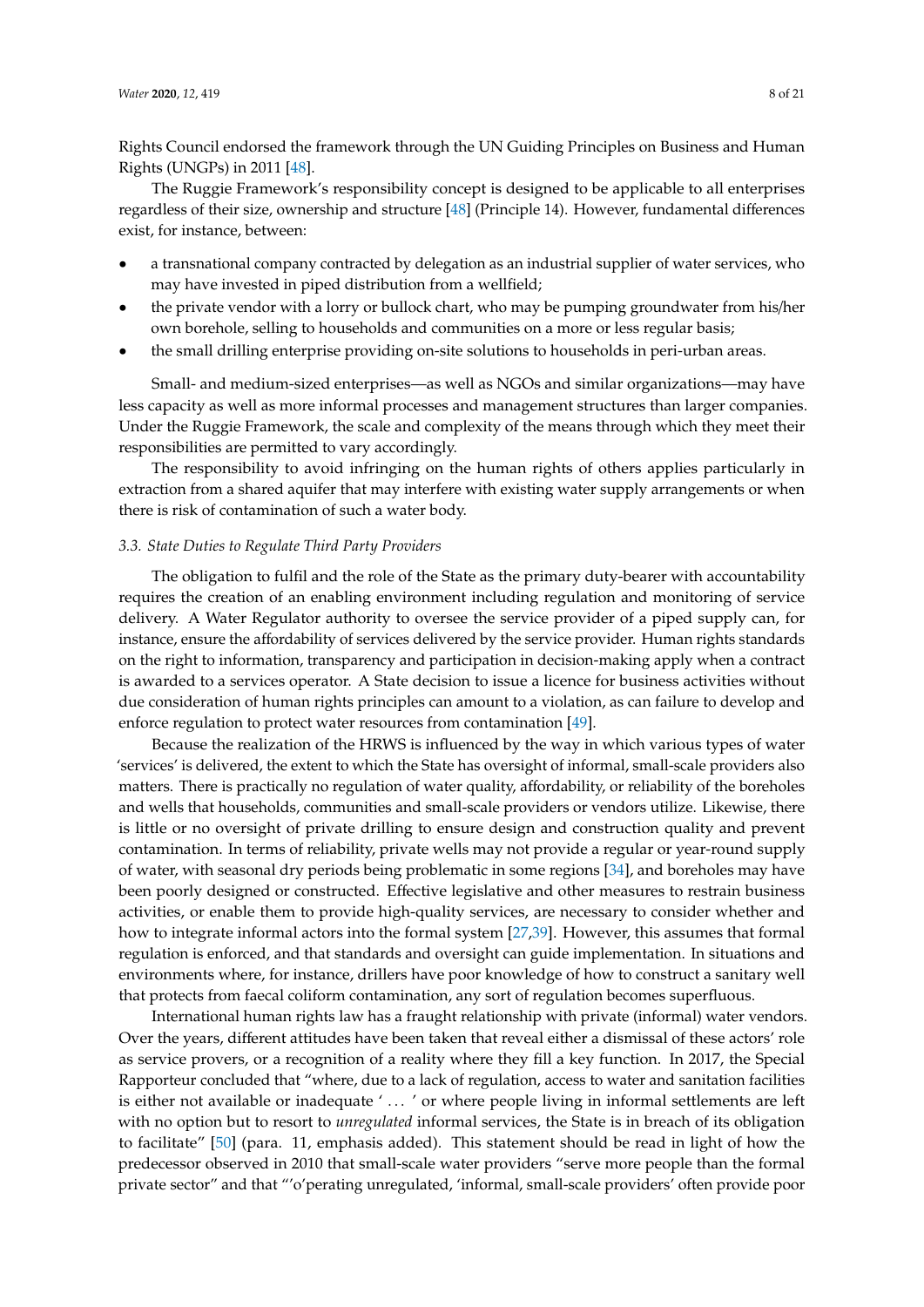quality services at exorbitant prices. Yet, many people would be far worse off *without* their services. Any attempt to regulate the activities of such providers first requires an overview of the sector and *the political will to acknowledge* their activities" [\[39\]](#page-18-4) (para. 24 and 53, emphasis added). Taken together, the lack of operational guidance on regulation as part of the obligation to 'fulfil' does not do justice to the importance of small-scale, informal third parties, and there is not sufficient detail to approach them.

Many calls for regulation of private vendors stress the risks to consumers due to the poor quality control and the lack of testing of the raw water. In Indian cities, urban 'water mafias'—operators who extract and deliver groundwater to scores of formal and informal residential areas—fill a gap where government water supply has failed [\[51\]](#page-19-0). As suggested, this practice should be seen as ranging from exploitation to electoral lobbying to social protection to the provision of welfare.

## <span id="page-8-0"></span>**4. The Importance of 'Safe' Drinking Water**

#### *4.1. Safety and Quality as Normative Human Rights Criteria*

General Comment No. 15 stipulates that water for personal or domestic use must be safe, meaning free from micro-organisms, chemical substances and radiological hazards that constitute a threat to a person's health. Furthermore, water should be of an acceptable colour, odour and taste. Guidelines for drinking water quality from the WHO are intended to be used as a basis for the development of national standards. These promote the elimination or reduction of constituents of water that are known to be hazardous to health to a minimum concentration. States are to ensure that natural water resources are protected from contamination by harmful substances and pathogenic microbes [\[27\]](#page-17-15) (para. 12 and 8, respectively).

Notably, the term 'drinking water' covers water needed for quenching thirst but also for domestic food preparation, personal sanitation, washing of clothes, and personal and household hygiene. Sanitation is not the focus of this paper, but it is important to bear in mind that inadequate sanitation can involve the rights of other people, whose health, and right to 'safe' drinking water can be negatively impacted when wastewater or human excreta is not appropriately treated, disposed of or reused [\[52](#page-19-1)[,53\]](#page-19-2).

The General Assembly Secretary-General warns that where a small-scale provider sells water to neighbours, this may be safe in some rural areas, while wells in high-density urban areas are often at great risk of contamination. To ensure water quality, dug (open) wells must be protected from animals and other sources of contamination [\[34\]](#page-17-22). Along the same line, the Special Rapporteur has expressed that "'t'he most appropriate water source in terms of water quality, in almost all cases, is a household connection to a networked supply, as it is generally the simplest way to control and regulate water quality" [\[54\]](#page-19-3) (p. 137). As mentioned above, however, the literature points to how even piped-to-plot drinking water may originate from an unsafe or untreated source, may be supplied only intermittently and, therefore, be susceptible to contamination and may be stored unsafely once collected [\[43](#page-18-8)[,44\]](#page-18-9).

## *4.2. Groundwater Quality Aspects and Usage Concerns*

Groundwater, at least from deeper layers and /semi-/confined aquifers, is typically of more stable and better microbial quality than surface waters [\[55\]](#page-19-4), though toxic levels of fluoride and arsenic occur at all depths. Pollutants are, however, present in surface and groundwater alike. Shallow, hand-dug wells are often microbially contaminated due to the insufficient source protection, inadequate wastewater handling and/or solid waste management. There may also be poor awareness about the risks connected with storage at home and with consuming untreated groundwater from such wells [\[16,](#page-17-4)[56\]](#page-19-5). It is therefore not surprising that one main concern related to the use of dug wells for drinking water needs is the likelihood of its substandard quality and resulting health issues.

The quality of groundwaters, in their pristine condition, can vary considerably from one aquifer to another due to the particular geology of the area within which the groundwater body exists. For instance, arsenic occurs naturally as a trace component in many rocks and sediments and can be released from these in a number of ways, but also enter into groundwater reserves and water supplies as by-products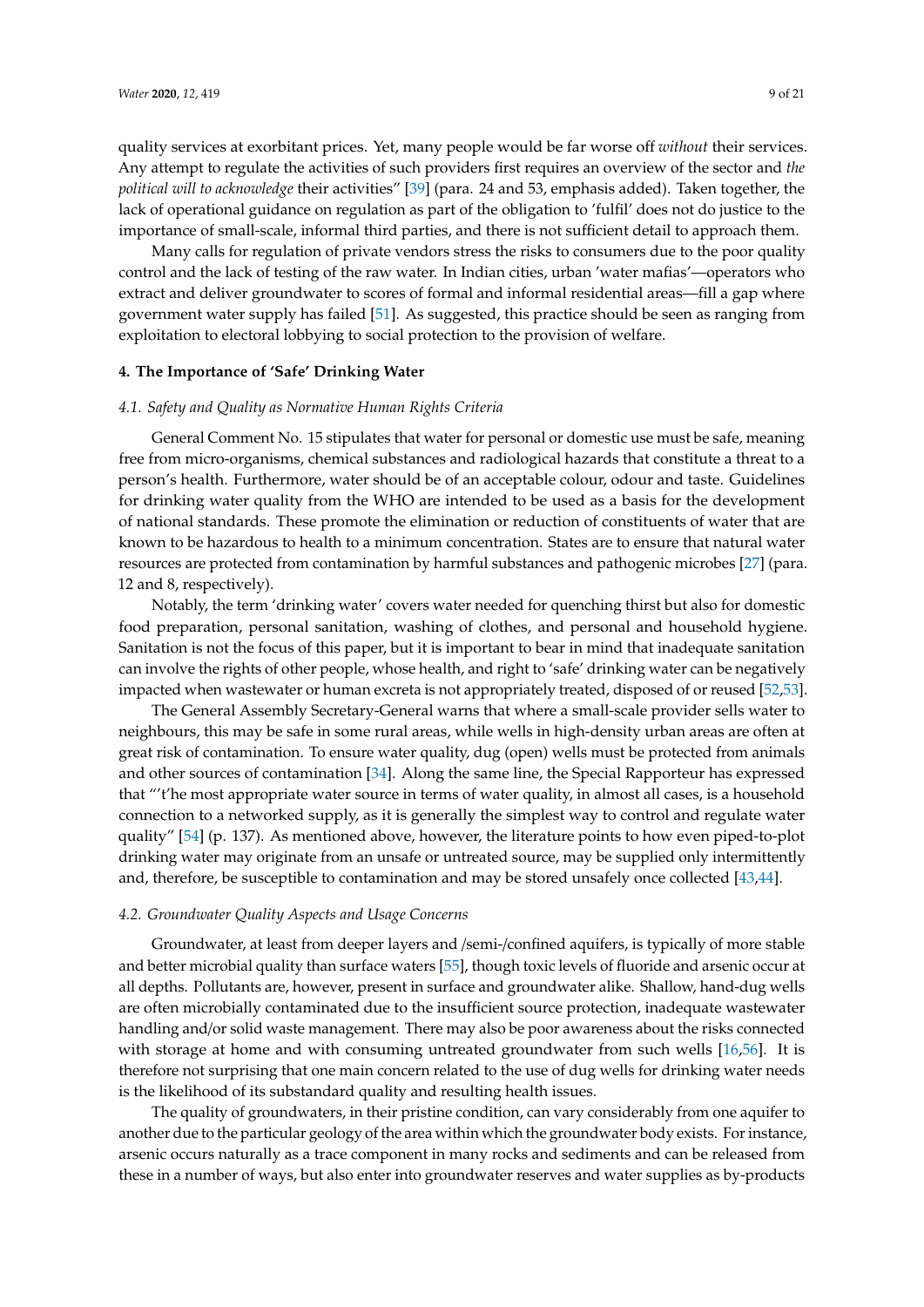from various industrial uses, among others. Salinity, which can give drinking water a salty taste, can be caused by seawater intrusion along coastlines, fossil groundwater, naturally highly mineralized groundwaters due to the geological factors, and/or leaching into aquifers from anthropocentric sources, such as sewage, agricultural use of fertilizers and industrial wastewater discharge.

In China, anthropogenic pollution of deep as well as shallow aquifers, which are the most important drinking water sources, has been proclaimed a major challenge and quality has worsened drastically in the past years with more than 85 percent of the country's groundwater reportedly graded as poor or very poor in 2018 [\[57,](#page-19-6)[58\]](#page-19-7). Globally, WHO reports that at least 140 million people in 50 countries are exposed to arsenic through contaminated groundwater at levels above 10  $\mu$ g/L (0.01 mg/L), a majority of whom in India and Bangladesh [\[59\]](#page-19-8).

As noted above, the obligation 'to promote' (as part of the duty to fulfil) obliges States to ensure appropriate education concerning the hygienic use of water, protection of water sources and methods to minimize water wastage [\[27\]](#page-17-15) (para. 25). Studies have pointed to the importance of public health messages for treating drinking water from wells and boreholes in connection with the first major rains after dry seasons and drought [\[60\]](#page-19-9). Education of those who are drilling and constructing the wells, as well as those who are commissioning their construction, are equally important.

The WHO lists education and community engagement as key for households to understand the risks of high arsenic exposure and the sources thereof. Affected communities can thereby be informed about the importance of prevention of further exposure by usage of a safe water source for drinking, food preparation and irrigation of food crops. Low-arsenic water can be used for these purposes, whereas high-arsenic water can be used for other purposes such as bathing and washing clothes [\[59\]](#page-19-8). Similarly, excessive fluoride intake that occurs through the consumption of groundwater naturally rich in this inorganic chemical may lead to dental and skeletal fluorosis and crippling bone deformities. The WHO recommends that context-specific advice can and should be given for fluoride avoidance and removal and has issued guidance in its report "Protecting Groundwater for Health: Managing the Quality of Drinking-Water Sources" [\[55\]](#page-19-4) as part of the concept Water Safety Plans.

Microbiological drinking water quality is assessed mainly by measuring *E. coli* as an indicator of faecal coliform bacteria, suggesting the presence of sewage or animal waste contamination that can cause waterborne illness. For this reason, precaution is of essence to ensure groundwater source protection including climate-resilient water safety plans as well as appropriate hand dug well, borehole or protected spring design and construction [\[61\]](#page-19-10). Here, UNICEF points to the importance of preventive actions to help stop disease transmission and prevent children from becoming ill. Almost 60 percent of deaths due to diarrhoea worldwide are attributable to unsafe drinking water and poor hygiene and sanitation (WASH factors). Hand washing with soap alone can cut the risk of diarrhoea by at least 40 percent. It would seem, then, as if the quantity of water available in particular to poor households is sometimes more important than its quality, because access to more water enables handwashing and other hygiene measures. This also suggests that provision of pure water in scarce amounts can lead to more disease outbreaks than a plentiful supply of impure water [\[11\]](#page-16-9). Water availability, as close to the home as possible, has been shown to be more important than improvements in water quality as increased water supply can improve health status by enabling better hygiene [\[62\]](#page-19-11). Appropriate treatment of water, at point-of-use in those cases it is stored at home because supply is intermittent, has been found to be more effective than previously thought [\[63\]](#page-19-12). Groundwater supplies that are available directly by the home, as is generally the case with self-supply wells and boreholes, are thus very important as water sources.

The Special Rapporteur notes that pollution and over-abstraction of water resources through industrial activities are among the most commonly identified threats to the realization of the HRWS. For instance, heavy metals mining in mega-projects have, in several cases, caused groundwater pollution and hence impacted negatively on the HRWS [\[64\]](#page-19-13). The importance to monitor bacterial contamination has also been stressed [\[53\]](#page-19-2). The threat of groundwater pollution from extensive on-site sanitation is, however, notably absent in the reporting.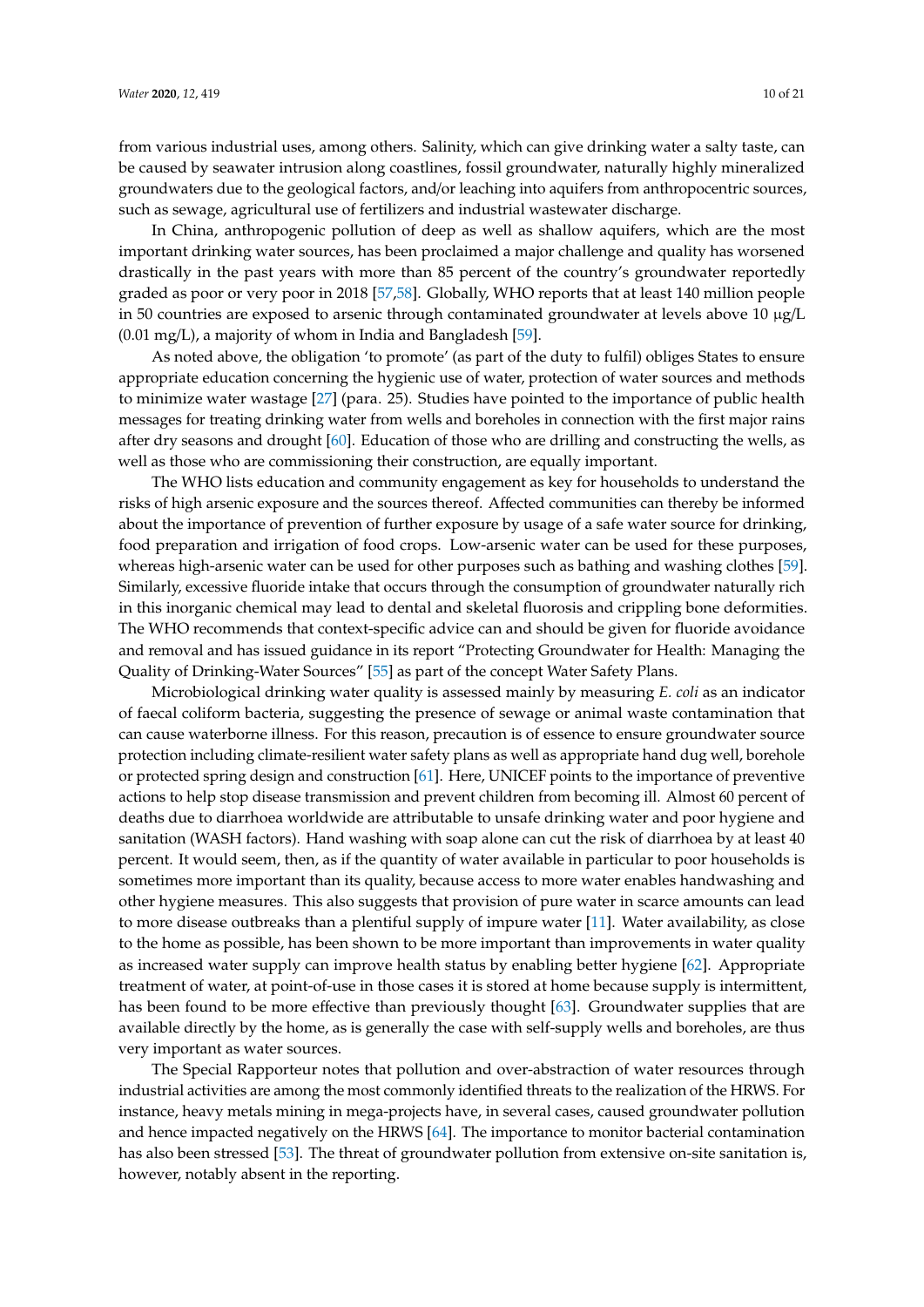## <span id="page-10-0"></span>**5. Discussion**

## *5.1. Self-Supply: Freedoms and Entitlements Coupled with Responsibilities*

## 5.1.1. Right-Holders' Ability to Self-Supply and the State's Obligation to Provide

Achieving direct assistance for water facilities or services is not an automatic entitlement for which right-holders can hold the State to account under the obligation to fulfil (provide). Providing water services and assuring access via *facilities* is not a State duty in the first instance. With Hohfeld's reasoning, rights-holder's do not have entitlements unless duty-bearers actually have corresponding duties. If State Parties are only obliged to providing drinking water (services and facilities) as a last resort solution when right-holders are unable to, "for reasons beyond their control", self-provision becomes a norm in realizing the right to water.

Thus, it should not be assumed that end-users of water are always passive recipients of services; rather, they may (need to) be active agents in securing water from available sources. A fundamental element of the human rights-based approach (HRBA) is to assume that rights-holders are capable of actively contributing to their own wellbeing. According to the UN's Common Understanding [\[65\]](#page-19-14), they are key actors in their own development. The rights/duties system, consequently, does not relieve normal adults of responsibility for self-provision of welfare rights such as for food and drinking water. Rather, direct provision by the State is the ultimate remedy.

James Nickel [\[66\]](#page-19-15) argues that where people have limited abilities or the circumstances are too harsh for them to gain sufficient access to safe water and adequate food, they have a claim to positive action by the State via the provision of, for example, welfare assistance. The rights-based approach also emphasizes the need for power analyses and a focus on disadvantaged groups. There is a need to promote non-discrimination and equality and to consider that some people may not have the capacities to request the support that they are entitled to. Recent work actually suggests that subsidies are usually only available to people (already) connected to water/sewage networks, whereby people off-grid are left out from public financing benefits [\[26\]](#page-17-14).

The major question with respect to self-supply under international human rights law is the interpretation of end-users being "unable, for reasons beyond their control, to realize 'the right to water' themselves by the means at their disposal". As laid down in General Comment No. 15, it mirrors general comments on other economic, social and cultural rights. Though general comments are not binding as such, the normative value of the provision in question is strengthened by the similar understanding of the extent of the State duty to fulfil (provide) across the rights to food, health, education, social security and work.

Firstly, as set out in Section [3.1.1,](#page-3-0) the obligation to fulfil with its three different tiers is foremost to be realized through enabling end-users to pursue their own enjoyment of their rights. This is to be supported by educational measures and capacity development. Direct provision is "the last resort", in the words of the Special Rapporteur. Interlinked with these steps is the negative duty to respect by not interfering with existing access (production or procurement, in the case of food) and not depriving people of the space and resources to do so.

Secondly, is the question as to when right-holders can reasonably be seen, for reasons beyond their control, as without means to provide for themselves. This is the point at which the State's duty to provide sets in. Vulnerable and marginalized groups and un/der/served citizens can be found in both urban and rural environments. A natural disaster qualifies right-holders to be assisted and supplied with an adequate supply of safe and potable water to prevent disease. Given the increase of climate crisis induced floods and droughts, situations when the State must honour its core obligations are likely to increase in frequency and severity. Under regular circumstances, though, 'progressive realization' of international human rights only requires steps to the maximum of the State's available resources. The steps must, however, be deliberate, concrete and targeted and the burden of proof lies on the State to show immediate implementation in terms of a process underway.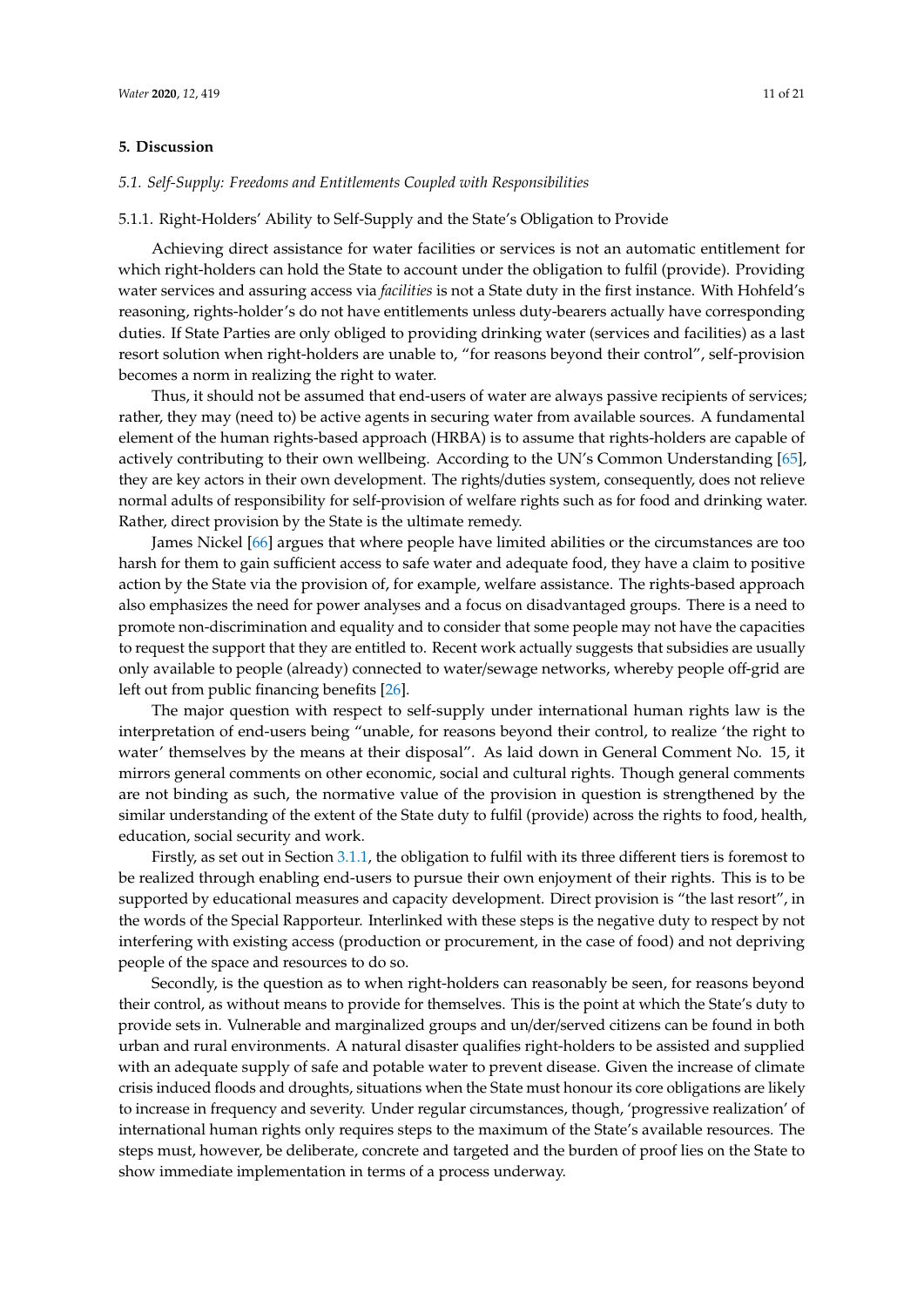The *Grootboom* case before the Constitutional Court of South Africa offers guidance on self-supply as a norm against which the obligation 'to 'actively provide' is measured [\[67\]](#page-19-16). Herein, it is laid down that "for those who can afford to pay for adequate housing, the state's primary obligation lies in unlocking the system, providing access to housing stock and a legislative framework to facilitate self-built houses through planning laws and access to finance. Issues of development and social welfare are raised for those who cannot afford to provide themselves with housing. State policy needs to address both these groups" (id, para. 36). In other words, human rights realization imposes on the State a certain "primary obligation" to facilitate access to the housing market for those with the resources to provide for themselves, but it "does not require the state to do more than its available resources permit" (id, para. 46). For those without the means, concerted efforts are necessary on the part of the State to act positively to ameliorate the conditions of poverty, homelessness or intolerable housing, and their interconnectedness.

Adequate understanding of groundwater levels, flow and heterogeneous characteristics of aquifers is normally far beyond reach of non-professionals. Also in state-of-the-art science, limited knowledge hampers comprehensive source, transport and contaminant identification, even about the behaviour and prediction of well-known groundwater contaminants [\[4\]](#page-16-3). It is notoriously difficult to determine variations in recharge magnitudes over time and space and their relationship to climate without direct, long-term observations of groundwater levels [\[68\]](#page-19-17).

While extreme weather events may be regarded as beyond end-users' reasonable ability to understand, numerous actions and omissions can leave self-supplying households without means to provide for themselves. Changes can have a sudden onset, such as when a neighbour or industry drills a deeper borehole and extracts significant quantities of water, causing the groundwater level to drop, with dried up wells around it as result. Change can also develop slowly, such as when concentrations of nitrogen from fertilizers and wastewater build up to toxic levels. At what point, then, do right-holders become unable to ensure enjoyment of the right to safe drinking water themselves, by the means at their disposal?

These issues cannot be addressed in general ways. Courts and decision makers will by necessity have to consider grounds of reasonableness. Globally, cases of households experiencing difficulties in providing themselves with safe, available, accessible, acceptable, and affordable groundwater will continue to increase. This means that the State will probably have to step in more often to assist by directly supplying water. Likewise, private sector actors will seize opportunities and become even more important. This raises issues about the human rights responsibilities and legal obligations of the private sector, and the State obligation to protect against third parties (see Section [5.1.2\)](#page-12-0).

Thirdly, determining when the shift for the State takes place, from the obligation to respect existing water access, to the obligation to directly provide water services, is reflected in human rights standards of adequate living and health. States are required to proactively strengthen people's access to and use of resources and means of ensuring their livelihoods. It is reasonable to find that the State has a minimum obligation to ensure that no one's human right to the highest attainable standard of health is at risk due to consumption of sub-standard water. However, comparing with the right to food, there are complexities involved in the rights–duties relation. Inga Winkler [\[69\]](#page-19-18) notes that though a State's primary obligation to fulfil the right to food is to enable people to provide for themselves, it is not obliged to enable people to maintain a specific way of life, such as by subsistence farming. With an equivalent reading of the self-supply norm under General Comment No. 15, there is no entitlement for households to stay off-grid. For instance, under Swedish law the main rule is to pay a mandatory water and sanitation service tariff to the municipality if a property is within zoning plan area. In 2019 a long-anticipated judgement from the Land and Environment Court (*Mark- och Miljödomstolen*) established that property owners who have arranged their own water supply and sewage treatment can, with due consideration to sustainability, safety and public health aspects, be exempt from this requirement [\[70\]](#page-19-19).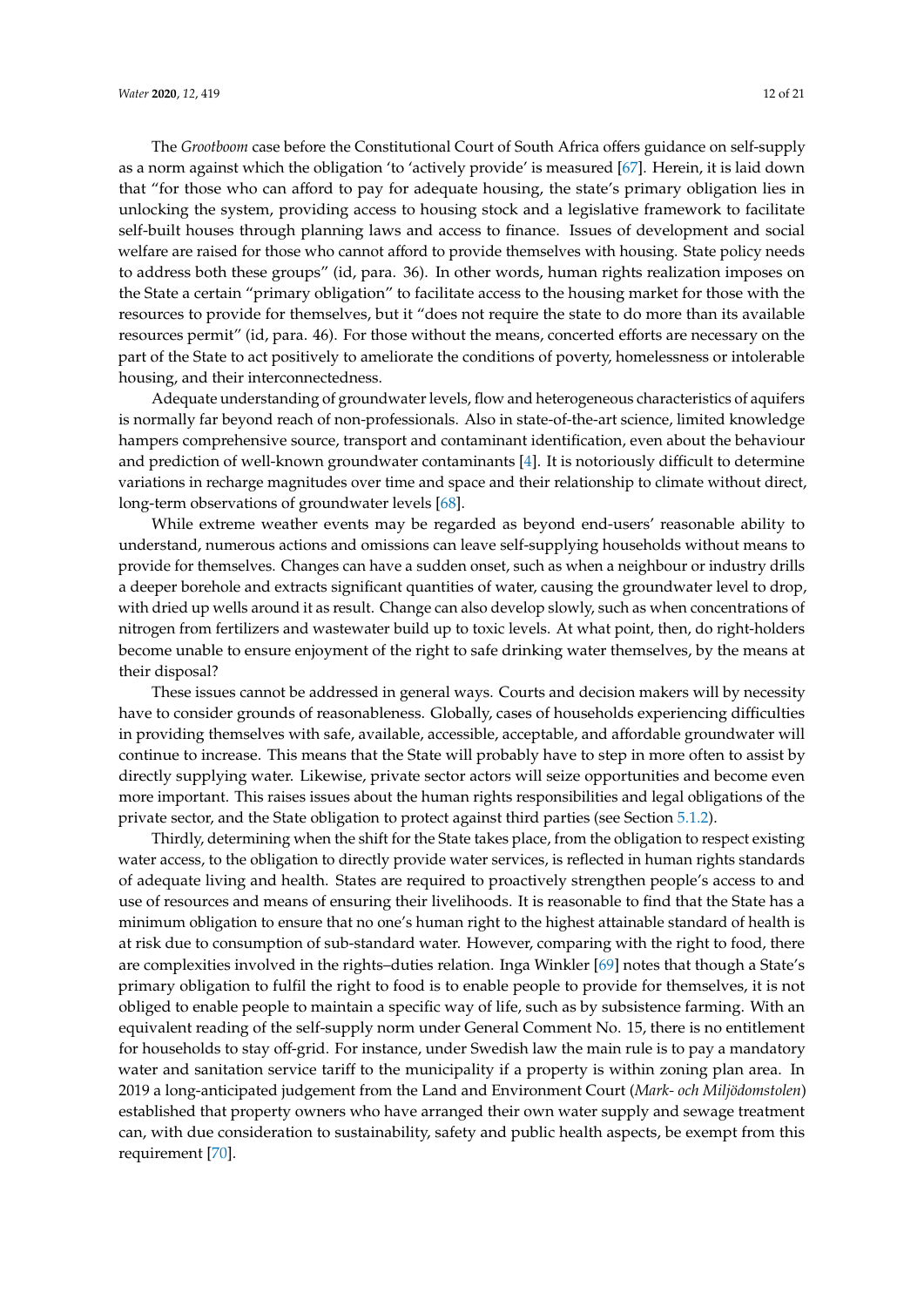Access to groundwater for domestic use has become a matter closely linked with climate change adaptation and responses to near Day Zero-predictions in several parts of the world. In Cape Town, 2018, boreholes became a preferred option for property owners who could afford the drilling. Until recently, households voluntarily going off-grid, choosing to rely on a new borehole in the backyard rather than on the already existing utility supply had been unimagined. Among drivers are increased tariffs at the uppermost tiers and/or intermittent, even rationing of, supplies. Some well-owners can earn a decent income from selling on to others. Today, in some cities and peri-urban areas, these practices risk making public service providers irrelevant. Moreover, it risks leading to reduced income streams and, in turn, a difficulty to cross-subsidize low-income customers and to finance future investments in infrastructure etc. [\[71](#page-20-0)[,72\]](#page-20-1).

Lastly, if the State is only to deliver and distribute water as the last resort, self-supply must be fully acknowledged—it is a norm. Self-supply needs to be captured through relevant indicators which enable:

- monitoring of total water consumption;
- understanding of trends in groundwater extraction and recharge
- measurement of other quantity-related aspects;
- measurements of safety and other quality-related dimensions;
- examination of who is being left behind and the potential need for the State to step in to arrange supply access.

## <span id="page-12-0"></span>5.1.2. Right-Holders' Obligations and Responsibilities

Self-supply also involves obligations and responsibilities. For instance, under the UN Convention of the Rights of the Child and from the essential health and sustainability perspective, freedom and entitlements of self-supplying households bring obligations on parents as duty-bearers with respect to their children's health. Furthermore, moral responsibilities towards others are becoming increasingly vocalized, with respect to shared aquifers as well as giving due consideration to future generations. In all such instances, there are quantitative as well as qualitative aspects to be considered. The drive for universal sanitation, coupled with increasing population densities in cities and lack of sewerage has led to a proliferation of on-site waste disposal [\[73\]](#page-20-2). The effect of burying human excreta and other waste may affect the local groundwater quality and, thus, could lead to abuse of the HRWS if others are negatively impacted by wastewater not being appropriately disposed. At household level there is thus a complex role in the interplay between the right to water and the right to sanitation, and correlating responsibilities. Another aspect that has not received proper attention is how urban sewers, drains and wastewater treatment plants may be under-dimensioned if self-supplied groundwater adds volumes that the infrastructure has not been capacitated for.

Hence, proactive measures would need to be taken by self-supplying users to safeguard that, among other things, wastewater and solid waste is properly managed and treated so as not to infringe on the rights of others. As an example, experience shows that a simple dug well may, originally, not protect adequately from outside contamination. However, with steps taken to upgrade it technically, it can become a reliable and safe source and offer a high degree of convenience and service. Dug wells can be improved with the addition of an impervious cap which keeps out surface water and other contaminants. Because the work is incremental, and community members can combine financial, material and labour resources, shallow, dug wells can be quite affordable per-capita [\[29\]](#page-17-17).

#### *5.2. Third Party Responsibilities*

Groundwater is often the most or only feasible safe drinking water source in remote, low-resource areas. The ubiquitous hand-pump-fitted-borehole is estimated to serve 1.3 billion rural dwellers [\[74\]](#page-20-3) and may have been self-financed or externally provided. Shortcomings in urban infrastructure expansions and coverage is often overcome by individual on-site solutions in the form of self-supply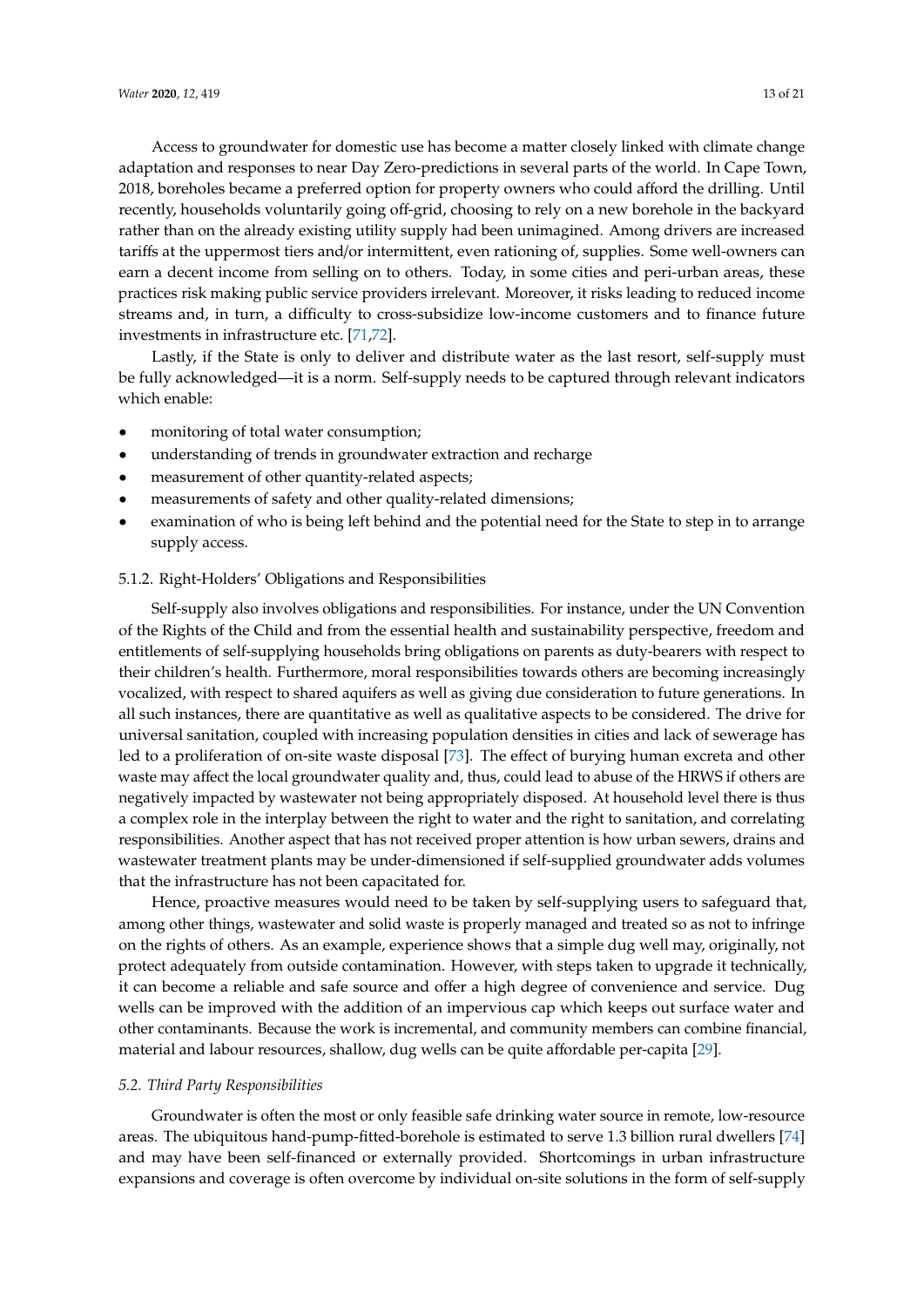from wells and boreholes—but also from private vendors and informal small-scale providers including NGOs and development aid agencies. Third parties' operative solutions are in practice the means to enjoyment of the right to water in unserved and underserved areas.

As noted in Section [3.2](#page-5-1) these, and other informal non-State actors fall under the requirements of the Ruggie Framework and the UNGPs. While designed to be proportional to the size and means of the non-State water provider, it is very difficult to apply these guiding principles to small-scale actors, such as neighbours who supply consumers from their own boreholes. Large or small, these groundwater providers are only legally bound by the human right obligations to the extent that the normative criteria are adequately captured in enforceable domestic law.

The Special Rapporteur stresses the need for regulation of small-scale actors in terms of affordability and subsidies, and for institutional reform, development of self-supplying communities' capacity, and increasing financial and human resources to realize the human rights to water and sanitation in rural areas [\[26\]](#page-17-14). Clearly, oversight of informal and small-scale providers' services, including quality and safety of the water provided, reliability and accountability, and economic aspects, are central. However, there are many misconceptions in the understanding of private vendors, such as when they are described as "not anonymous companies, but often neighbours, friends or family members" [\[39\]](#page-18-4) (para. 24); as informal actors that only operate "in areas not covered by formal provision" (ibid, para. 4.c); or that the demand is only seen among those not being served. In practice, demand for informal service-providers—just like self-supply and the evolving off-grid movement—can be witnessed also in *under*served areas, where intermittent, discontinuous, and generally unreliable supplies drive households to take own measures to provide for their needs. It is yet to be seen how governments will address such tendencies where they are more recent, such as in South Africa's Cape Town, Lagos in Nigeria, or Njamena, Chad.

### *5.3. State Obligations and Duties*

States are expected to adopt comprehensive and integrated strategies and programmes to ensure that there is sufficient and safe water resources for present and future generations. Further, realization of the right to water must be sustainable, ensuring that the right can be realized for present and future generations [\[27\]](#page-17-15) (para. 11, 28). A major impediment for groundwater is that the resource is generally poorly understood and mapped. This results in both under-development and over-extraction and there is generally abysmal coordination or oversight.

The idea of rights being relational is the foundation of the rights-based approach to development, the UN Common Understanding of which identifies, as its outcome, the development of the capacities of 'duty-bearers' to meet their obligations and of 'rights-holders' to claim their rights [\[65\]](#page-19-14). The obligation of the State to facilitate self-supply should comprise various forms of capacity building. It could include, for example, giving robust advice pertaining to well and borehole siting, construction and maintenance [\[75\]](#page-20-4), and enabling training or the curation of (groundwater) data. Practical advice on water quality testing is available from actors that State governments can easily associate with, such as the UNICEF, or the Rural Water Supply Network [\[10,](#page-16-10)[12](#page-17-0)[,76\]](#page-20-5). In the US, binding regulations and standards apply only to public water supply whereas individual well owners must ensure to test the quality of their well water. They are provided ample guidelines by the National Groundwater Association, including a Well Owner's Manual [\[77\]](#page-20-6).

Education of end-users, contextualized awareness-raising measures, and direct interventions to, for instance, spread information about suitable treatment methods are all ways of facilitating self-provision. For instance, in low-income areas of Lusaka, Zambia, a shallow dug well in the backyard is a preferred way for many households to avail of water for domestic needs at no operational cost. However, the geology coupled with the proximity to pit latrines means that recurrent outbreaks of cholera during the wet season constitute a major concern. Authorities tend to take action by forcibly closing down wells to curb bacteria transmission [\[11\]](#page-16-9). This could amount to a violation of the freedom to enjoy existing water arrangements, albeit in the interest of public health.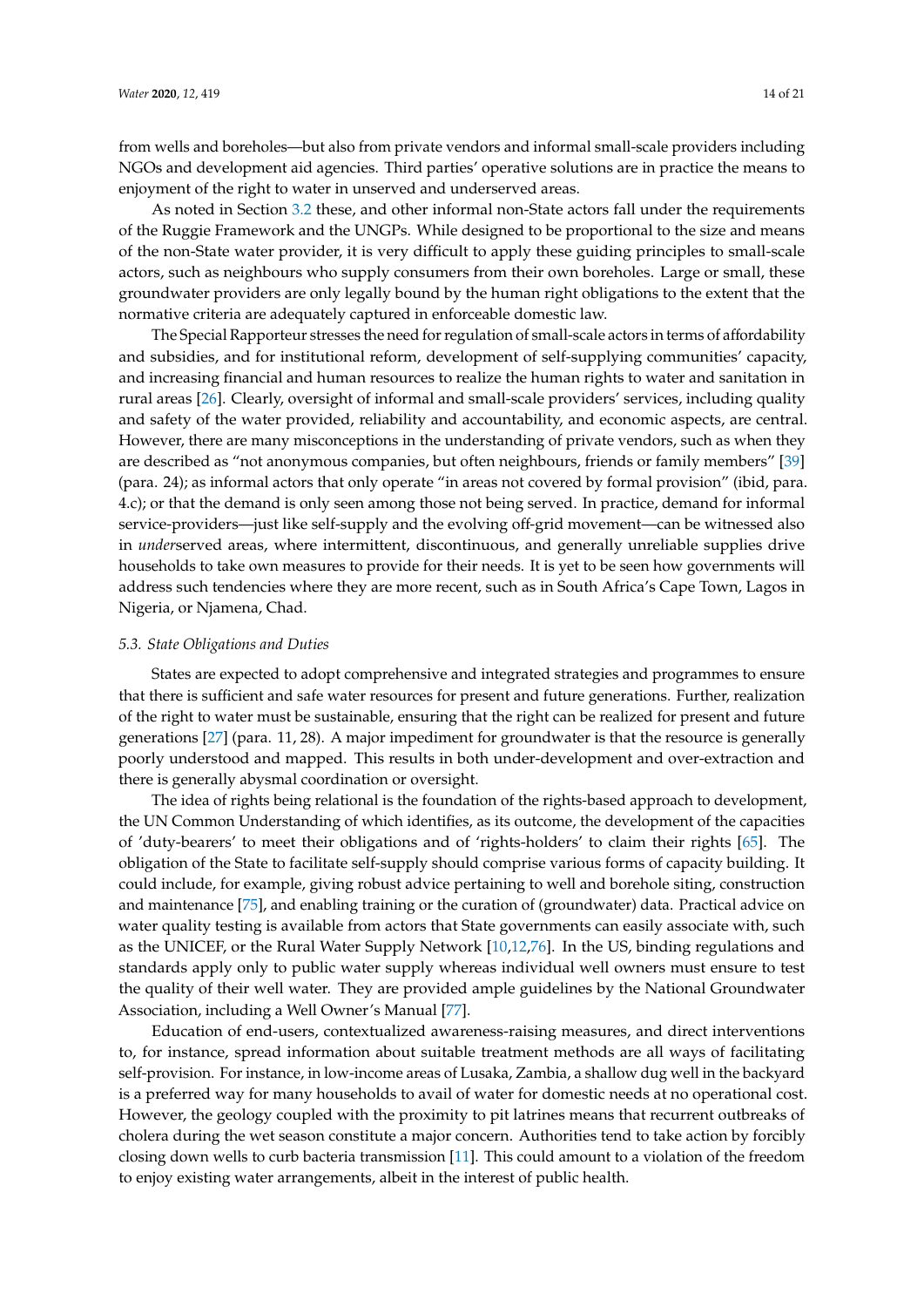While the right to water calls for enjoyment of 'safe' water to ensure an adequate standard of living and health, not all 'drinking water' must be of potable standard (fit to drink). The volumes of water needed for quenching thirst and for some food preparation purposes are small relative to other, hygiene related domestic needs. Self-supplied and vendor-obtained groundwater is often accessed and utilized for many different purposes. While it may be used for all the household's needs, it may also be complemented by bottled or sachet water for drinking and sometimes also cooking due to poor quality and/or perceived taste issues.

To realize the human right to the highest attainable standard of physical and mental health, water used for drinking (and some cooking purposes) must be potable. However, health is seldom threatened if water used for washing and similar household use does not meet WHO guidelines or national standards. The WHO itself gives recommendations regarding use of high-concentration arsenic water in Bangladesh and elsewhere, saying it can safely be used for many domestic purposes apart from drinking and cooking. The mental stress and workload that can be taken off the shoulders of women, whose gendered roles put them in charge of the family's water sourcing, should not be ignored for the sake of distant, potable water. A well of one's own serves multiple uses. State initiated training and advice can help households to differentiate between the quality standards of water for potable uses, and for other purposes, respectively.

Given that the demand for groundwater is increasing along an understanding of the risks that the resource faces, it is indisputably the role of the State to invest in research, inform society and translate findings to policy measures and binding regulations. Among other things, the State should raise awareness about best practices and build capacity where needed. Infographics could explain groundwater quality parameters and point of use-treatment methods where end-users are poorly educated or illiterate; radio, including listening groups can provide a good outreach mechanism. This goes hand in hand with creating an enabling environment for groundwater exploitation alongside source protection.

#### *5.4. Emerging Issues*

The international human rights framework does not prescribe concrete action for the concerned actors to protect, respect and fulfil the human right to water, and other interlinked rights. This right is in turn blind to what water source is utilized. Yet, ever increasing competition over shared resources, growing demand and the unpredictability of the 'new normal' climate system with ensuing water scarcity has hitherto only highlighted weaknesses of the status quo. Adaptive capacity factors relating to governance, and institutional capacity in particular, are imperative. Using the rights-based approach as a vehicle alongside other mitigation and adaptation measures aims to build the procedural principles of non-discrimination, participation, accountability and transparency into the process. It also addresses inter-generational claims for environment protection.

This study has left several questions outstanding that would benefit from further exploration. For instance, what are the implications of poor data and statistics on the use of groundwater among large-scale water services providers, and indeed for irrigation and in the industrial sector on the realization of the right to drinking water? Future research is needed to discuss how to better recognize groundwater in the SDG targets and indicators, and how the monitoring system (including the national surveys and census that provide data for the JMP and GLAAS) should be improved. There is scope to provide groundwater resource planners, decision makers and the entire groundwater community with much better data. Improved understanding of groundwater resources' vulnerability to climate change is furthermore necessary to identify risks posed and to develop and implement feasible management and adaptation measures.

## **6. Conclusions**

This paper has focused on the human right to safe drinking water as related to groundwater resources, and its correlation with obligations and responsibilities in different actors. The primary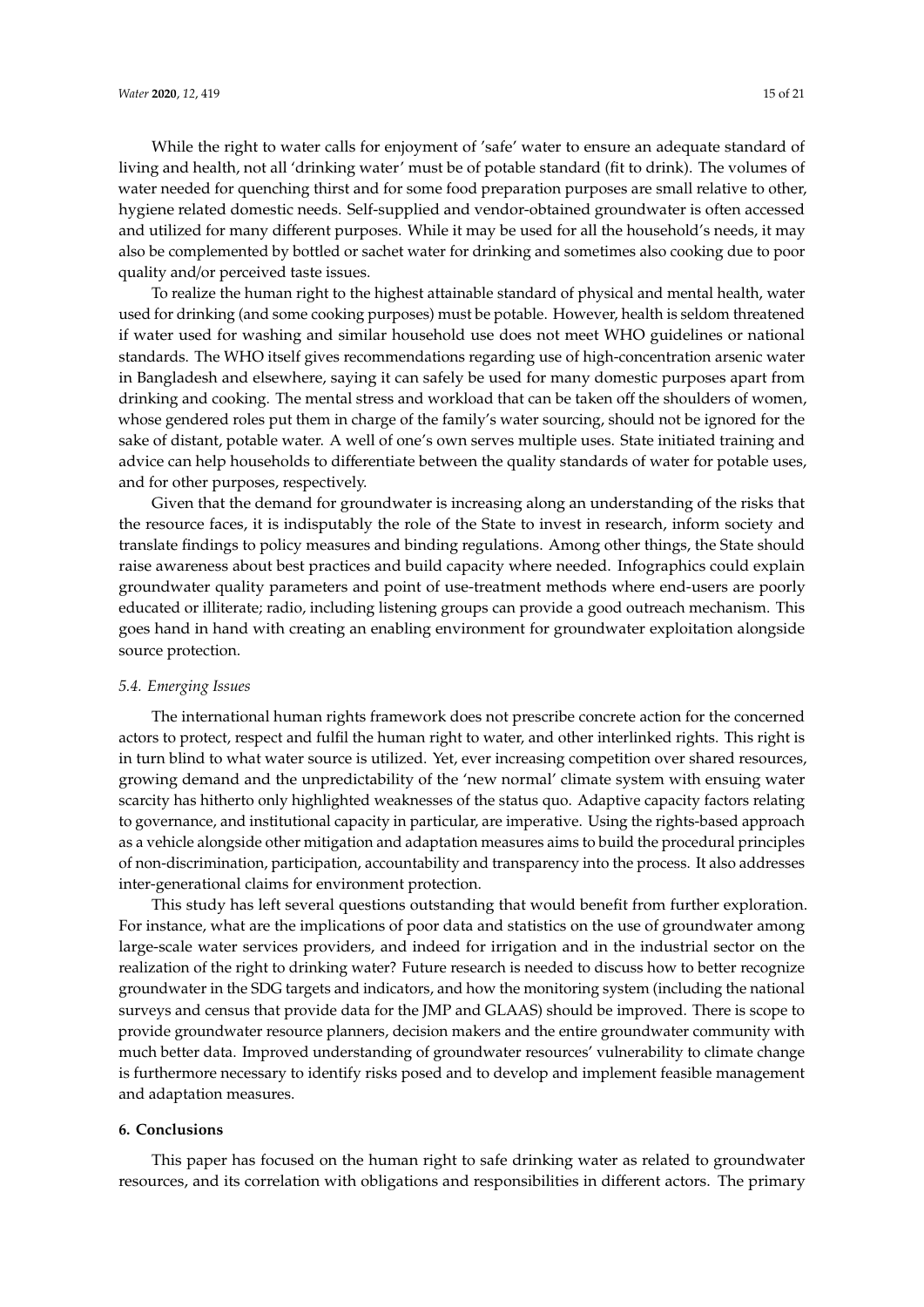duty-bearer, the State, has many legally binding obligations to: respect by refraining from interfering with existing groundwater access arrangements; protect by preventing the pollution and over-extracting of groundwater; and fulfil by facilitating, promoting and—as last resort, to those without own means—directly providing services that are safe, affordable, and available without discrimination. Our interpretation of 'to provide' suggests that the duty to directly supply water is limited. Under international human rights law, self-supply (self-provision) is instead the original norm for enjoying the right to water. As of yet, this limited ambit of the State's obligations to directly provide drinking water and implications of end-users' freedom to self-supply from aquifers have not received their due attention either in legal reviews nor in policy analysis.

Under the rights-based approach, end-users are capable agents who can take charge of their water supply. Self-supply has particular implications, for the invisible and poorly understood groundwater resources. We thus argue that the freedom *from* interference with existing water arrangements and *to* self-supply need better recognition. This requires support to ensure that end-users take responsibility to protect the resource, and the rights of others. Importantly, end-users also have lawful claims on the State and its proxies in situations and environments where conditions are or become too dire for self-provision, or where they cannot reasonably be expected to have own means at disposal. Such cases already bring social equity concerns and are likely to proliferate with continued climate change.

As long as the water supply discourse and development of tools, manuals and training, as well as the subject of conferences and donor budgets focus on piped, networked 'services', significant ways in which households source drinking water from aquifers remain ignored. The many un/der/served who live in disadvantaged parts of our cities, within rural areas or communities that rely on informal, water access solutions are not considered quite as they should be.

Households in charge of their own water supply range from the poorest without much choice in the matter, to upper strata who are investing in modern technology. However, the increasing number of households who self-supply or go off-grid are essentially blanked out in the current debate. Ignoring the diverse ways in which water access at household level does not do justice to the lived reality of millions of people. Moreover, this turning a blind eye does not adequately support their dignity, life and health, and may even jeopardize the water security of future generations.

Groundwater usage involves many more actors than have been mentioned in this paper and we believe that their relationships, stakes and responsibilities warrant a separate study. Broadly translated our findings indicate that much remains to be done to safeguard groundwater for the sustainable realization of human rights. Work is needed on the right to water but also for protection of the resource for other uses. We encourage policy makers to consider the following:

- Providing significantly more attention on the interlinkages between human rights and groundwater. The enjoyment of safe drinking water as a human right for billions of people is affected by decisions to manage and safeguard the quantity and quality of this resource. In line with one understanding of 'water governance' as "who gets what water, when, and how", we need more data on how much groundwater is used by and supplied to households (and other sectors of society); to and by whom; and for what purposes it is utilized (including when it is needed);
- There is need for a significant increase in the political will to invest in groundwater monitoring, characterization and mapping. Groundwater science needs to be translated into action, providing better baselines for decisions on groundwater protection and groundwater exploitation. Such efforts must go hand in hand with awareness-raising, training and regulation. This requires a significant increase in expenditure coupled with dedicated human resources. Advice and communication channels between UN bodies, governments, research organisations, non-State service providers of different capacities, and end-users in relation to groundwater need to be ramped up;
- Water quality is one of five normative criteria sitting alongside accessibility, availability, acceptability and affordability. The main intrinsic value in regarding safe (non-contaminated) drinking water as a human right lies in how it promotes an adequate standard of living, public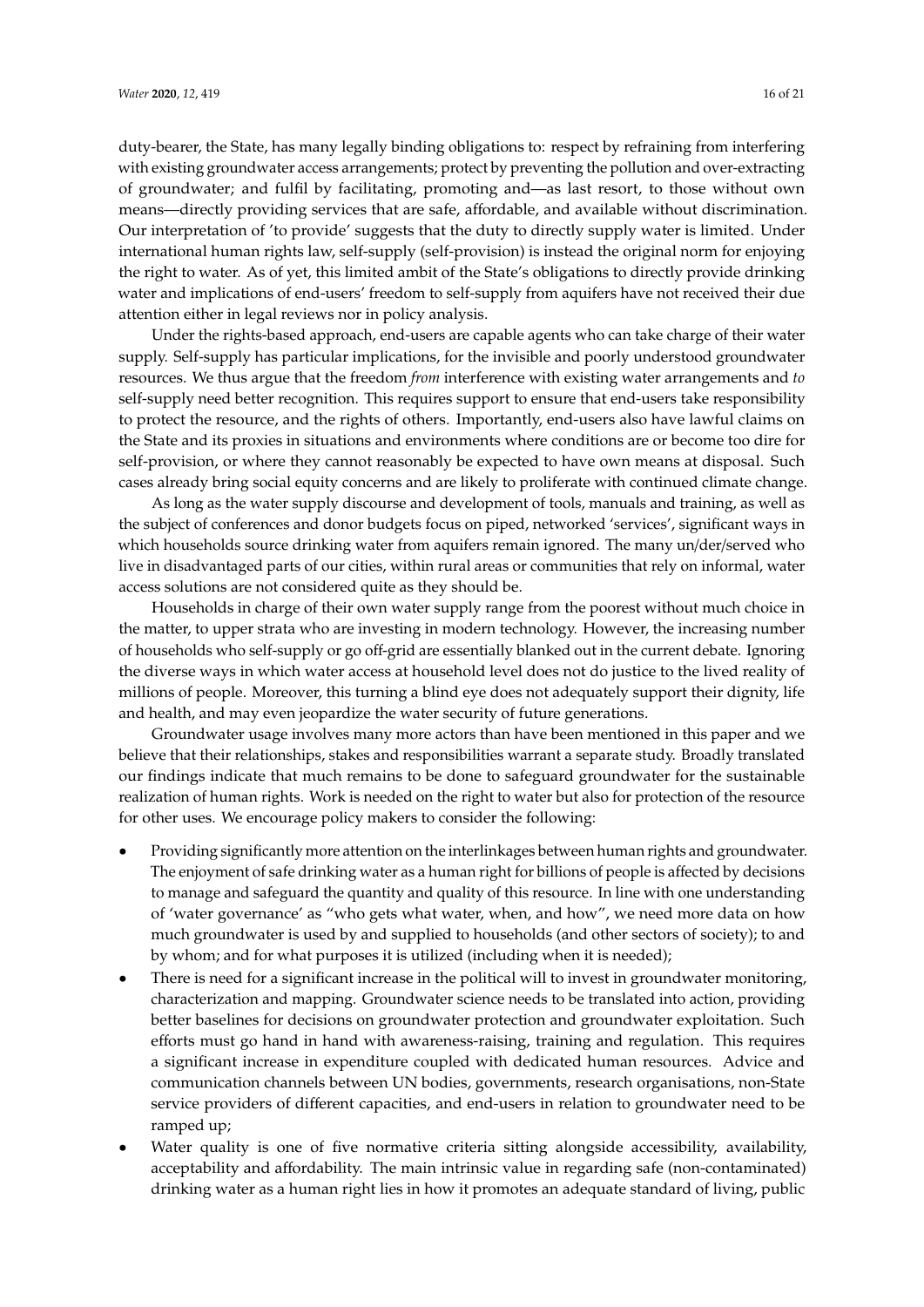health and dignity. Notwithstanding this health-related intention, not all 'drinking water' must be potable. This should serve to provide a more holistic view on groundwater quality both in terms of self-supplying households and in regulating non-State actors;

- A multitude of different actors use groundwater to realize the right to water. Their different obligations or responsibilities, and the distinctions between public and private groundwater provision need clarification. The actual and potential role of informal vendors and other non-State actors in providing groundwater and in facilitating groundwater access, and the scope and limits to their responsibilities need to be fully explored. Likewise, there is need to examine and address the practical challenges and barriers that may undermine their ability to respect human rights;
- Given the complexity of planning, designing and constructing networked water provisioning, the expense and the level of expertise required to manage and maintain them as well as the economy of scale in shared supply systems, there is a role for the State. The State also has a role where rights-holders do not have the means to provide themselves. However, piped water services per se cannot accurately be described as explicitly called for under international human rights law. In conclusion, the obligation 'to provide' water is far from perfectly framed.

**Author Contributions:** Conceptualization, J.G.; formal analysis, J.G.; writing—original draft preparation, J.G.; writing—review and editing, J.G. and K.D. All authors have read and agreed to the published version of the manuscript.

**Funding:** This research received no external funding.

**Acknowledgments:** The production of this article was supported by Sweden through the UNDP–SIWI Water Governance Facility and Skat Consulting Projektfonds. The authors are grateful for comments from the anonymous reviewers of the manuscript.

**Conflicts of Interest:** The authors declare no conflict of interest.

## **References**

- <span id="page-16-0"></span>1. Velis, M.; Conti, K.; Biermann, F. Groundwater and human development: Synergies and trade-offs within the context of the sustainable development goals. *Sustain. Sci.* **2017**, *12*, 1007–1017. [\[CrossRef\]](http://dx.doi.org/10.1007/s11625-017-0490-9) [\[PubMed\]](http://www.ncbi.nlm.nih.gov/pubmed/30147765)
- <span id="page-16-1"></span>2. de Graaf, I.E.M.; Gleeson, T.; Rens van Beek, L.P.H.; Sutanudjaja, E.H.; Bierkens, M.F.P. Environmental flow limits to global groundwater pumping. *Nature* **2019**, *574*, 90–94. [\[CrossRef\]](http://dx.doi.org/10.1038/s41586-019-1594-4) [\[PubMed\]](http://www.ncbi.nlm.nih.gov/pubmed/31578485)
- <span id="page-16-2"></span>3. Taylor, R.G.; Scanlon, B.; Döll, P.; Rodell, M.; Van Beek, R.; Wada, Y.; Longuevergne, L.; Leblanc, M.; Famiglietti, J.S.; Edmunds, M.; et al. Ground water and climate change. *Nat. Clim. Chang.* **2013**, *3*, 322–329. [\[CrossRef\]](http://dx.doi.org/10.1038/nclimate1744)
- <span id="page-16-3"></span>4. Burri, N.; Weatherl, R.; Moeck, C.; Schirmer, M. A review of threats to groundwater quality in the anthropocene. *Sci. Total Environ.* **2019**, *684*, 136–154. [\[CrossRef\]](http://dx.doi.org/10.1016/j.scitotenv.2019.05.236)
- <span id="page-16-4"></span>5. Zektser, I.; Everett, L. *Groundwaters of the World and Their Use*; UNESCO Publishing: Paris, France, 2004.
- <span id="page-16-5"></span>6. UNESCO. *World's Groundwater Resources Are Su*ff*ering from Poor Governance*; UNESCO Publishing: Paris, France, 2012.
- <span id="page-16-6"></span>7. Ali, S.; Fakhri, Y.; Golbini, M.; Thakur, S.K.; Alinejad, A.; Parseh, I.; Shekhar, S.; Bhattacharya, P. Concentration of fluoride in groundwater of India: A systematic review, meta-analysis and risk assessment. *Groundw. Sustain. Dev.* **2019**, *9*. [\[CrossRef\]](http://dx.doi.org/10.1016/j.gsd.2019.100224)
- <span id="page-16-7"></span>8. Hoque, S.; Hope, R.; Arif, S.; Akhter, T.; Naz, M.; Salehin, M. A social-ecological analysis of drinking water risks in coastal Bangladesh. *Sci. Total Environ.* **2019**, *679*, 23–34. [\[CrossRef\]](http://dx.doi.org/10.1016/j.scitotenv.2019.04.359)
- <span id="page-16-8"></span>9. Kebede, S. *Groundwater in Ethiopia: Features, Numbers and Opportunities*; Springer: Berlin/Heidelberg, Germany, 2013.
- <span id="page-16-10"></span>10. Danert, K.; Theis, S. *Professional Management of Water Well Drilling Projects and Programmes Online Course 2018*; Report for Course Participants. UNICEF-Skat Foundation Collaboration 2017–2019; Skat Foundation: St. Gallen, Switzerland, 2018.
- <span id="page-16-9"></span>11. Grönwall, J.; Mulenga, M.; McGranahan, G. *Groundwater, Self-Supply and Poor Urban Dwellers: A Review with Case Studies*; IIED: London, UK, 2010.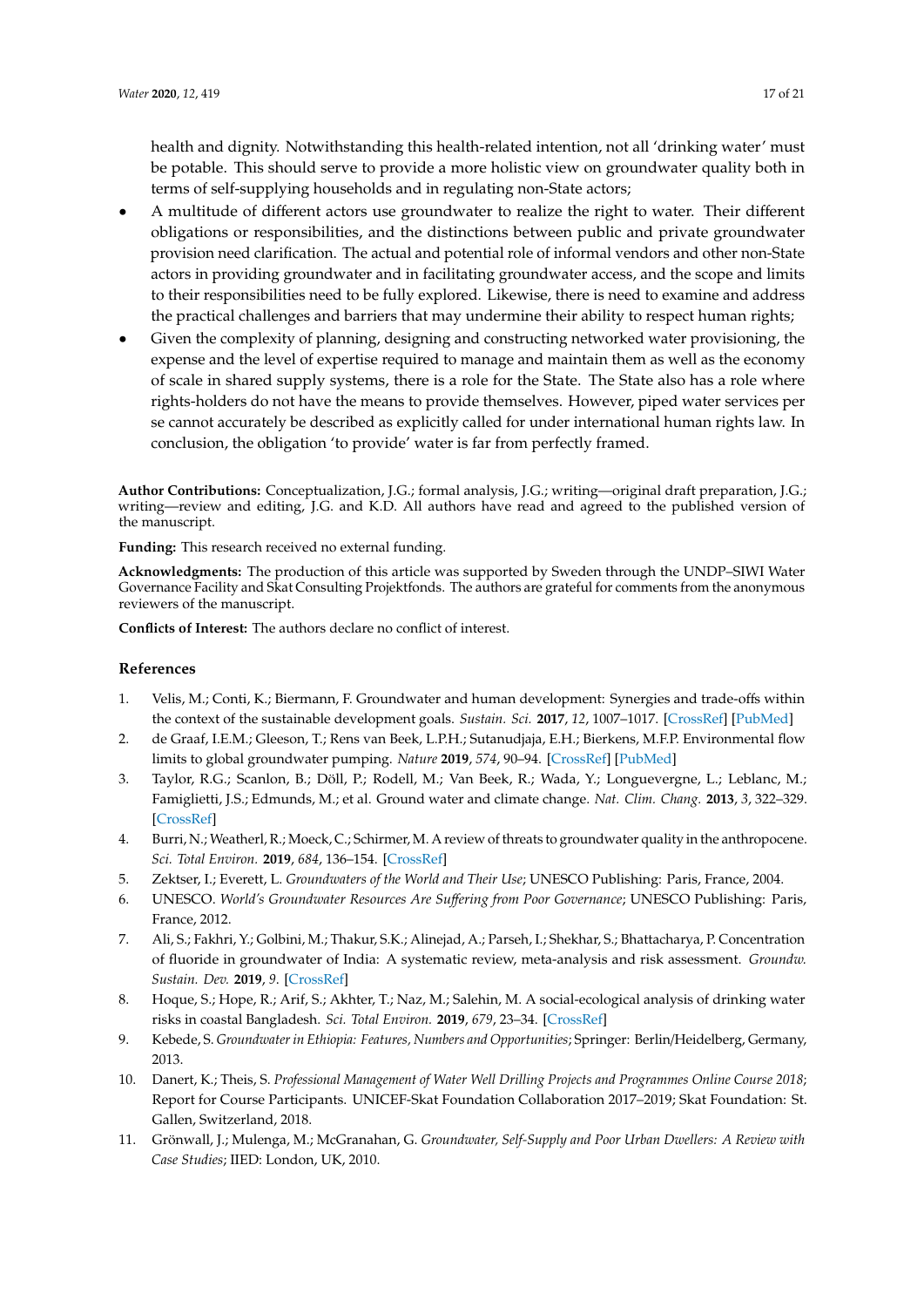- <span id="page-17-0"></span>12. Danert, K. *Groundwater and Drilling: Insights from over 80 Countries*; Skat Foundation: St Gallen, Switzerland, in press.
- <span id="page-17-1"></span>13. National Groundwater Association. NGWA Groundwater Facts. Available online: https://[www.ngwa.org](https://www.ngwa.org/what-is-groundwater/About-groundwater/groundwater-facts)/ [what-is-groundwater](https://www.ngwa.org/what-is-groundwater/About-groundwater/groundwater-facts)/About-groundwater/groundwater-facts (accessed on 3 February 2020).
- <span id="page-17-2"></span>14. Maupin, M.A. *Summary of Estimated Water Use in the United States in 2015*; No. 2018-3035; US Geological Survey: Reston, VA, USA, 2018. [\[CrossRef\]](http://dx.doi.org/10.3133/fs20183035)
- <span id="page-17-3"></span>15. Carrard, N.; Foster, T.; Willetts, J. Groundwater as a source of drinking water in Southeast Asia and the Pacific: A multi-country review of current reliance and resource concerns. *Water* **2019**, *11*, 1605. [\[CrossRef\]](http://dx.doi.org/10.3390/w11081605)
- <span id="page-17-4"></span>16. Okotto, L.; Okotto-Okotto, J.; Price, H.; Pedley, S.; Wright, J. Socio-economic aspects of domestic groundwater consumption, vending and use in Kisumu, Kenya. *Appl. Geogr.* **2015**, *58*, 189–197. [\[CrossRef\]](http://dx.doi.org/10.1016/j.apgeog.2015.02.009)
- <span id="page-17-5"></span>17. Damania, R.; Desbureaux, S.; Rodella, A.-S.; Russ, J.; Zveri, E. *Quality Unknown: The Invisible Water Crisis*; World Bank Group: Washington, DC, USA, 2019.
- <span id="page-17-6"></span>18. Russ, J. World Water Week conference session "Quality Unknown: The World's Invisible Water Quality Crisis". Personal communication. Stockholm, Sweden, 25 August 2019.
- <span id="page-17-7"></span>19. Kukuric, N. "Groundwater: Making the Invisible Visible" the Theme of World Water Day 2022. Available online: https://www.un-igrac.org/news/\T1\[textquotedblleftgroundwater-making-invisible-visible](https://www.un-igrac.org/news/\T1\textquotedblleft groundwater-making-invisible-visible\T1\textquotedblright -theme-world-water-day-2022)\ T1\[textquotedblright-theme-world-water-day-2022](https://www.un-igrac.org/news/\T1\textquotedblleft groundwater-making-invisible-visible\T1\textquotedblright -theme-world-water-day-2022) (accessed on 3 February 2020).
- <span id="page-17-8"></span>20. UN General Assembly. *The Human Right to Water and Sanitation*; A/RES/64/292; UN General Assembly: New York, NY, USA, 28 July 2010; Available online: https://[undocs.org](https://undocs.org/A/RES/64/292)/A/RES/64/292 (accessed on 3 February 2020).
- <span id="page-17-9"></span>21. Human Rights Council. Human Rights and Access to Safe Drinking Water and Sanitation A/HRC/RES/15/9. 2010. Available online: https://[documents-dds-ny.un.org](https://documents-dds-ny.un.org/doc/UNDOC/GEN/G10/166/33/PDF/G1016633.pdf?OpenElement)/doc/UNDOC/GEN/G10/166/33/PDF/G1016633.pdf? [OpenElement](https://documents-dds-ny.un.org/doc/UNDOC/GEN/G10/166/33/PDF/G1016633.pdf?OpenElement) (accessed on 3 February 2020).
- <span id="page-17-10"></span>22. Hohfeld, W. Some fundamental legal conceptions as applied in judicial reasoning. *Yale Law J.* **1913**, *23*. Available online: https://[digitalcommons.law.yale.edu](https://digitalcommons.law.yale.edu/ylj/vol23/iss1/4)/ylj/vol23/iss1/4 (accessed on 3 February 2020). [\[CrossRef\]](http://dx.doi.org/10.2307/785533)
- <span id="page-17-11"></span>23. Hohfeld, W. Fundamental legal conceptions as applied in judicial reasoning. *Yale Law J.* **1917**, *26*. [\[CrossRef\]](http://dx.doi.org/10.2307/786270)
- <span id="page-17-12"></span>24. UN General Assembly. Res. A/C.3/70/L.55/Rev.1 The Human Rights to Safe Drinking Water and Sanitation. 2015. Available online: https://[undocs.org](https://undocs.org/A/C.3/70/L.55/Rev.1)/A/C.3/70/L.55/Rev.1 (accessed on 3 February 2020).
- <span id="page-17-13"></span>25. Hall, R.; Van Koppen, B.; Van Houweling, E. The Human Right to Water: The Importance of Domestic and Productive Water Rights. *Sci. Eng. Ethics* **2014**, *20*, 849–868. [\[CrossRef\]](http://dx.doi.org/10.1007/s11948-013-9499-3) [\[PubMed\]](http://www.ncbi.nlm.nih.gov/pubmed/24337891)
- <span id="page-17-14"></span>26. Human Rights Council. Report of the Special Rapporteur on the Human Right to Safe Drinking Water and Sanitation A/HRC/30/39; A/HRC/30/39. 5 August 2015. Available online: https://[www.refworld.org](https://www.refworld.org/pdfid/55f7e7e04.pdf)/pdfid/ [55f7e7e04.pdf](https://www.refworld.org/pdfid/55f7e7e04.pdf) (accessed on 3 February 2020).
- <span id="page-17-15"></span>27. UN Committee on Economic Social and Cultural Rights. General Comment No. 15: The Right to Water (Arts. 11 and 12 of the Covenant). E/C.12/2002/11. 2002. Available online: http://[www.refworld.org](http://www.refworld.org/pdfid/4538838d11.pdf)/pdfid/ [4538838d11.pdf](http://www.refworld.org/pdfid/4538838d11.pdf) (accessed on 3 February 2020).
- <span id="page-17-16"></span>28. Flores Baquero, O.; de Palencia, A.J.F.; Foguet, A.P. Measuring disparities in access to water based on the normative content of the human right. *Soc. Indic Res.* **2016**, *127*, 741–759. [\[CrossRef\]](http://dx.doi.org/10.1007/s11205-015-0976-8)
- <span id="page-17-17"></span>29. Fabian, M. DIY Water Provision: The Advantages of Self-Supply. On *Rural Water Supply Network blog*. Available online: https://rwsn.blog/2017/02/22/[diy-water-provision-the-advantages-of-self-supply](https://rwsn.blog/2017/02/22/diy-water-provision-the-advantages-of-self-supply/)/ (accessed on 3 February 2020).
- <span id="page-17-18"></span>30. Sutton, S. Self-supply: A cost-effective rural water option for the hard to reach. *Proc. Inst. Civ. Eng.-Munic. Eng.* **2018**, 1–10. [\[CrossRef\]](http://dx.doi.org/10.1680/jmuen.17.00016)
- <span id="page-17-19"></span>31. Buurman, J.; Santhanakrishnan, D. Opportunities and barriers in scaling up of 24/7 urban water supply: The case of Karnataka, India. *Wa Policy* **2017**, *19*, 1189–1205. [\[CrossRef\]](http://dx.doi.org/10.2166/wp.2017.191)
- <span id="page-17-20"></span>32. Healy, A. The Rise of the Off-Grid City. *Geodrilling International*. 2019. Available online: https://[www.](https://www.researchgate.net/publication/332984872) [researchgate.net](https://www.researchgate.net/publication/332984872)/publication/332984872 (accessed on 3 February 2020).
- <span id="page-17-21"></span>33. Ziervogel, G. *Unpacking the Cape Town drought: Lessons Learned*; Cities Support Programme and National Treasury of South Africa: Cape Town, South Africa, 2019.
- <span id="page-17-22"></span>34. UN General Assembly. *Human Right to Safe Drinking Water and Sanitation: Note by the Secretary-General*; A/70/203; UN General Assembly: New York, NY, USA, 27 July 2015; Available online: https://[www.un.org](https://www.un.org/en/ga/search/view_doc.asp?symbol=A/70/203)/ en/ga/search/[view\\_doc.asp?symbol](https://www.un.org/en/ga/search/view_doc.asp?symbol=A/70/203)=A/70/203 (accessed on 3 February 2020).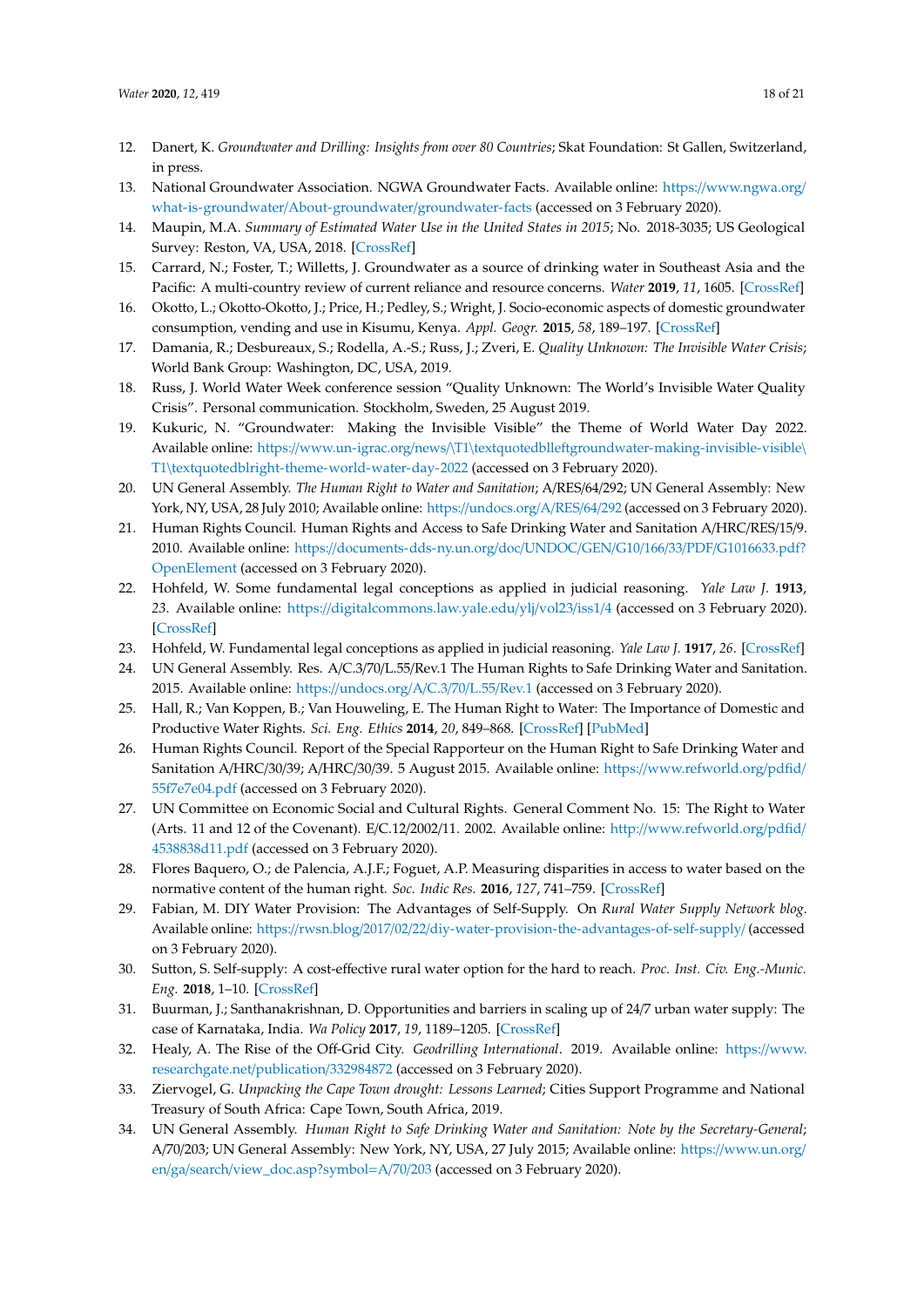- <span id="page-18-0"></span>35. UN-Water global analysis and assessment of sanitation and drinking-water (GLAAS). *National Systems to Support Drinking-Water, Sanitation and Hygiene: Global Status Report 2019*; WHO: Geneva, Switzerland, 2019.
- <span id="page-18-1"></span>36. Dennis, M.; Stewart, D. Justiciability of economic, social, and cultural rights: Should there be an international complaints mechanism to adjudicate the rights to food, water, housing, and health? *Am. J. Int. Law* **2004**, *98*, 462–515. [\[CrossRef\]](http://dx.doi.org/10.2307/3181641)
- <span id="page-18-2"></span>37. OHCHR (UN Office of the High Commissioner for Human Rights). Fact Sheet No. 34, The Human Right to Adequate Food. 2010. Available online: https://www.ohchr.org/Documents/Publications/[FactSheet34en.pdf](https://www.ohchr.org/Documents/Publications/FactSheet34en.pdf) (accessed on 3 February 2020).
- <span id="page-18-3"></span>38. ESCR-Net. Claiming ESCR At the United Nations: A manual on utilizing the OP-ICESCR in strategic litigation; International Network for Economic Social Cultural Rights. 2014. Available online: [https:](https://www.escr-net.org/sites/default/files/ESCR-NET-OP-Manual-FINAL.pdf) //www.escr-net.org/sites/default/files/[ESCR-NET-OP-Manual-FINAL.pdf](https://www.escr-net.org/sites/default/files/ESCR-NET-OP-Manual-FINAL.pdf) (accessed on 3 February 2020).
- <span id="page-18-4"></span>39. Human Rights Council. Report of the Independent Expert on the Issue of Human Rights Obligations related to Access to Safe Drinking Water and Sanitation, Catarina de Albuquerque; A/HRC/15/31 29 June, 2010. Available online: https://documents-dds-ny.un.org/doc/UNDOC/GEN/G10/166/33/PDF/[G1016633.pdf?OpenElement](https://documents-dds-ny.un.org/doc/UNDOC/GEN/G10/166/33/PDF/G1016633.pdf?OpenElement) (accessed on 3 February 2020).
- <span id="page-18-5"></span>40. Marchisio José Bautista y Otros c/ Superior Gobierno de la Provincia de Córdoba y Otros Juzgado de Primera Instancia Civil y Comercial (Ciudad de Córdoba). 500003/36. 2004. Available online: [http:](http://www.casi.com.ar/sites/default/files/Ponencia%20CENICACELAYA%20-%20EL%20AGUA.pdf) //www.casi.com.ar/sites/default/files/[Ponencia%20CENICACELAYA%20-%20EL%20AGUA.pdf](http://www.casi.com.ar/sites/default/files/Ponencia%20CENICACELAYA%20-%20EL%20AGUA.pdf) (accessed on 3 February 2020).
- <span id="page-18-6"></span>41. Matsipane Mosetlhanyane and Gakenyatsiwe Matsipane v The Attorney General. Court of Appeal (Lobatse). CACLB07410. 2011. Available online: https://www.elaw.org/content/[botswana-mosetlhanyane-v-attorney](https://www.elaw.org/content/botswana-mosetlhanyane-v-attorney-general-civil-appeal-no-caclb-074-10-20110127-court-appeal)[general-civil-appeal-no-caclb-074-10-20110127-court-appeal](https://www.elaw.org/content/botswana-mosetlhanyane-v-attorney-general-civil-appeal-no-caclb-074-10-20110127-court-appeal) (accessed on 3 February 2020).
- <span id="page-18-7"></span>42. UNICEF; WHO. *Progress on Household Drinking Water, Sanitation and Hygiene 2000–2017*; Special Focus on Inequalities; WHO: New York, NY, USA, 2019; Available online: https://[washdata.org](https://washdata.org/sites/default/files/documents/reports/2019-07/jmp-2019-wash-households.pdf)/sites/default/files/ documents/reports/2019-07/[jmp-2019-wash-households.pdf](https://washdata.org/sites/default/files/documents/reports/2019-07/jmp-2019-wash-households.pdf) (accessed on 3 February 2020).
- <span id="page-18-8"></span>43. Shaheed, A.; Orgill Meyer, J.; Montgomery, M.; Jeuland, M.; Brown, J. Why "improved" water sources are not always safe. *Bull. World Health Organ* **2014**, *92*, 283–289. [\[CrossRef\]](http://dx.doi.org/10.2471/BLT.13.119594)
- <span id="page-18-9"></span>44. Martínez-Santos, P. Does 91% of the world's population really have "sustainable access to safe drinking water"? *Int. J. Water Resour. Dev.* **2017**, *33*, 514–533. [\[CrossRef\]](http://dx.doi.org/10.1080/07900627.2017.1298517)
- <span id="page-18-10"></span>45. UN Committee on Economic Social and Cultural Rights. General Comment No. 3: The Nature of States Parties' Obligations (Art. 2, Para. 1, of the Covenant); E/1991/23. 1990. Available online: [https:](https://www.refworld.org/pdfid/4538838e10.pdf) //[www.refworld.org](https://www.refworld.org/pdfid/4538838e10.pdf)/pdfid/4538838e10.pdf (accessed on 3 February 2020).
- <span id="page-18-11"></span>46. Human Rights Council. Report of the Special Representative of the Secretary-General on the issue of human rights and transnational corporations and other business enterprises, John Ruggie: Business and human rights: Mapping international standards of responsibility and accountability for corporate acts A/HRC/4/35. 19 February 2007. Available online: https://[documents-dds-ny.un.org](https://documents-dds-ny.un.org/doc/UNDOC/GEN/G07/108/85/PDF/G0710885.pdf?OpenElement)/doc/UNDOC/GEN/G07/108/85/PDF/ [G0710885.pdf?OpenElement](https://documents-dds-ny.un.org/doc/UNDOC/GEN/G07/108/85/PDF/G0710885.pdf?OpenElement) (accessed on 3 February 2020).
- <span id="page-18-12"></span>47. Human Rights Council. Protect, Respect and Remedy: A Framework for Business and Human Rights: Report of the Special Representative of the Secretary-General on the issue of human rights and transnational corporations and other business enterprises, John Ruggie; A/HRC/8/5. 2008. Available online: [https:](https://business-humanrights.org/sites/default/files/reports-and-materials/Ruggie-report-7-Apr-2008.pdf)// business-humanrights.org/sites/default/files/reports-and-materials/[Ruggie-report-7-Apr-2008.pdf](https://business-humanrights.org/sites/default/files/reports-and-materials/Ruggie-report-7-Apr-2008.pdf) (accessed on 3 February 2020).
- <span id="page-18-13"></span>48. UN Human Rights Council. Guiding Principles on Business and Human Rights: Implementing the United Nations 'Protect, Respect and Remedy' Framework. 2011. Available online: http://[www.ohchr.org](http://www.ohchr.org/Documents/Issues/Business/A-HRC-17-31_AEV.pdf)/ Documents/Issues/Business/[A-HRC-17-31\\_AEV.pdf](http://www.ohchr.org/Documents/Issues/Business/A-HRC-17-31_AEV.pdf) (accessed on 3 February 2020).
- <span id="page-18-14"></span>49. Human Rights Council. Report of the Special Rapporteur on the Human Right to Safe Drinking Water and Sanitation, Catarina de Albuquerque. *Common Violations of the Human Rights to Water and Sanitation; A*/*HRC*/*27*/*55. 30 June 2014.* Available online: https://[digitallibrary.un.org](https://digitallibrary.un.org/record/777928)/record/777928 (accessed on 3 February 2020).
- <span id="page-18-15"></span>50. UN General Assembly. Report of the Special Rapporteur on the human rights to safe drinking water and sanitation; A/HRC/36/45. 19 July 2017. Available online: https://[www.ohchr.org](https://www.ohchr.org/Documents/Issues/Water/ServiceRegulation/A_HRC_36_45_EN.docx)/Documents/Issues/Water/ ServiceRegulation/[A\\_HRC\\_36\\_45\\_EN.docx](https://www.ohchr.org/Documents/Issues/Water/ServiceRegulation/A_HRC_36_45_EN.docx) (accessed on 3 February 2020).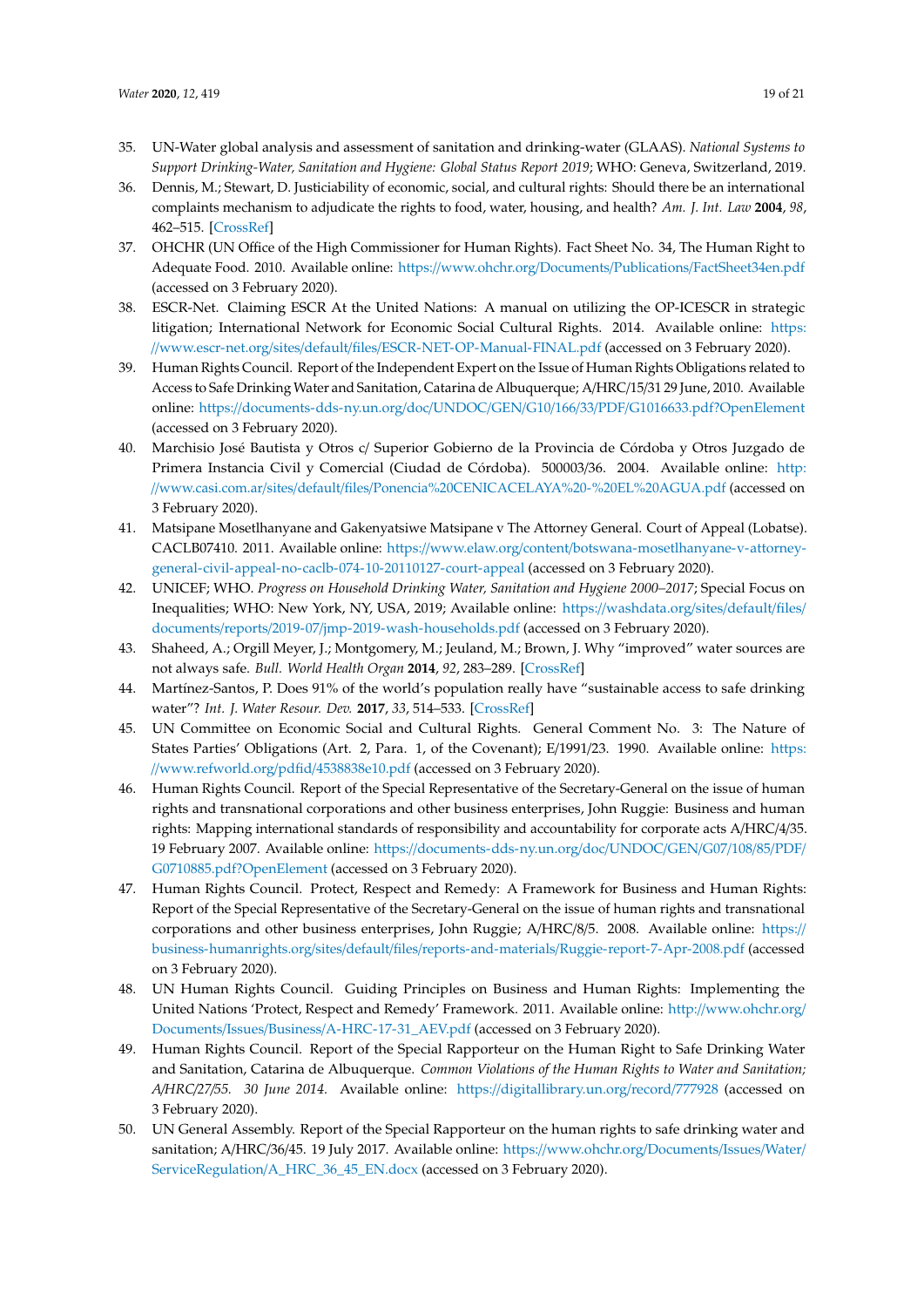- <span id="page-19-0"></span>51. Ranganathan, M. 'Mafias' in the waterscape: Urban informality and everyday public authority in Bangalore. *Water Altern.* **2014**, *7*, 89–105.
- <span id="page-19-1"></span>52. Human Rights Council. Report of the Independent Expert on the Issue of Human Rights Obligations related to Access to Safe Drinking Water and Sanitation, Catarina de Albuquerque; A/HRC/12/24. 1 July 2009. Available online: https://[www.refworld.org](https://www.refworld.org/docid/4a9d1beaa.html)/docid/4a9d1beaa.html (accessed on 3 February 2020).
- <span id="page-19-2"></span>53. UN General Assembly; Special Rapporteur on the Human Right to Safe Drinking Water and Sanitation Catarina de Albuquerque. Human right to safe drinking water and sanitation: Note by the Secretary-General. 2013. Available online: https://[digitallibrary.un.org](https://digitallibrary.un.org/record/756209/files/A_68_264-EN.pdf)/record/756209/files/A\_68\_264-EN.pdf (accessed on 3 February 2020).
- <span id="page-19-3"></span>54. de Albuquerque, C.; Roaf, V. *On the Right Track: Good Practices in Realising the Rights to Water and Sanitation*; UN Special Rapporteur on the right to safe drinking water and sanitation; UN: San Francisco, CA, USA, 2012.
- <span id="page-19-4"></span>55. *Protecting Groundwater for Health: Managing the Quality of Drinking-Water Sources*; Schmoll, O.; Howard, G.; Chilton, J.; Chorus, I. (Eds.) WHO & IWA Publishing: London, UK, 2006.
- <span id="page-19-5"></span>56. Lapworth, D.J.; Nkhuwa, D.C.W.; Okotto-Okotto, J.; Pedley, S.; Stuart, M.E.; Tijani, M.N.; Wright, J. Urban groundwater quality in sub-Saharan Africa: Current status and implications for water security and public health. *Hydrogeol. J.* **2017**, 1–24. [\[CrossRef\]](http://dx.doi.org/10.1007/s10040-016-1516-6)
- <span id="page-19-6"></span>57. Han, D.; Currell, M.; Cao, G. Deep challenges for China's war on water pollution. *Environ. Pollut.* **2016**, *218*, 1222–1233. [\[CrossRef\]](http://dx.doi.org/10.1016/j.envpol.2016.08.078)
- <span id="page-19-7"></span>58. China Water Risk. 2018 State of ecology & environment report review. *China Water Risk*. 18 June 2019. Available online: http://[www.chinawaterrisk.org](http://www.chinawaterrisk.org/resources/analysis-reviews/2018-state-of-ecology-environment-report-review/)/resources/analysis-reviews/2018-state-of-ecology[environment-report-review](http://www.chinawaterrisk.org/resources/analysis-reviews/2018-state-of-ecology-environment-report-review/)/ (accessed on 3 February 2020).
- <span id="page-19-8"></span>59. WHO. *Arsenic*; WHO: Geneva, Switzerland, 15 February 2018; Available online: http://[www.who.int](http://www.who.int/news-room/fact-sheets/detail/arsenic)/newsroom/[fact-sheets](http://www.who.int/news-room/fact-sheets/detail/arsenic)/detail/arsenic (accessed on 3 February 2020).
- <span id="page-19-9"></span>60. MacDonald, A.M.; Bell, R.A.; Kebede, S.; Azagegn, T.; Yehualaeshet, T.; Pichon, F.; Young, M.; McKenzie, A.A.; Lapworth, D.J.; Black, E.; et al. Groundwater and resilience to drought in the Ethiopian highlands. *Environ. Res. Lett.* **2019**, *14*, 095003. [\[CrossRef\]](http://dx.doi.org/10.1088/1748-9326/ab282f)
- <span id="page-19-10"></span>61. Republic of Sierra Leone Ministry of Water Resources. Technical Guidelines for the Construction and Maintenance of Hand Dug Wells. 2014. Available online: https://[www.wsp.org](https://www.wsp.org/sites/wsp/files/publications/WSP-Technical-Guidelines-Construction-of-Wells-Sierra-Leone.pdf)/sites/wsp/files/publications/ [WSP-Technical-Guidelines-Construction-of-Wells-Sierra-Leone.pdf](https://www.wsp.org/sites/wsp/files/publications/WSP-Technical-Guidelines-Construction-of-Wells-Sierra-Leone.pdf) (accessed on 3 February 2020).
- <span id="page-19-11"></span>62. Esrey, S.A.; Potash, J.B.; Roberts, L.; Shiff, C. Effects of improved water supply and sanitation on ascariasis, diarrhoea, dracunculiasis, hookworm infection, schistosomiasis, and trachoma. *Bull. World Health Organ* **1991**, *69*, 609–621. [\[PubMed\]](http://www.ncbi.nlm.nih.gov/pubmed/1835675)
- <span id="page-19-12"></span>63. Fewtrell, L.; Kaufmann, R.; Kay, D.; Enanoria, W.; Haller, L.; Colford, J., Jr. Water, sanitation, and hygiene interventions to reduce diarrhoea in less developed countries: A systematic review and meta-analysis. *Lancet Inf. Dis.* **2005**, *5*, 42–52. [\[CrossRef\]](http://dx.doi.org/10.1016/S1473-3099(04)01253-8)
- <span id="page-19-13"></span>64. Human Rights Council. Report of the Special Rapporteur on the human rights to safe drinking water and sanitation; A/74/197; 19 July 2019. Available online: https://[undocs.org](https://undocs.org/A/74/197)/A/74/197 (accessed on 3 February 2020).
- <span id="page-19-14"></span>65. UN Development Group. UN Statement of Common Understanding on Human Rights-Based Approaches to Development Cooperation and Programming. 2003. Available online: https://undg.org/document/[the-human-rights-based-approach-to-development-cooperation-towards-a](https://undg.org/document/the-human-rights-based-approach-to-development-cooperation-towards-a-common-understanding-among-un-agencies/)[common-understanding-among-un-agencies](https://undg.org/document/the-human-rights-based-approach-to-development-cooperation-towards-a-common-understanding-among-un-agencies/)/ (accessed on 3 February 2020).
- <span id="page-19-15"></span>66. Nickel, J. *Making Sense of Human Rights*, 2nd ed.; Blackwell Publishing: Malden, MA, USA, 2007.
- <span id="page-19-16"></span>67. Government of the Republic of South Africa and Others v Grootboom and Others. Constitutional Court. CCT 11/00. 2000. Available online: http://[www.saflii.org](http://www.saflii.org/za/cases/ZACC/2000/19.html)/za/cases/ZACC/2000/19.html (accessed on 3 February 2020).
- <span id="page-19-17"></span>68. Taylor, R.G.; Todd, M.C.; Kongola, L.; Maurice, L.; Nahozya, E.; Sanga, H.; Macdonald, A.M. Evidence of the dependence of groundwater resources on extreme rainfall in East Africa. *Nat. Clim. Chang.* **2013**, *3*, 374–378. [\[CrossRef\]](http://dx.doi.org/10.1038/nclimate1731)
- <span id="page-19-18"></span>69. Winkler, I. Water for food: A human rights perspective. In *The Right to Water: Theory, Practice and Prospects*; Langford, M., Russell, A., Eds.; Cambridge University Press: Cambridge, UK, 2017; pp. 119–143.
- <span id="page-19-19"></span>70. *Solvarm v. Vänersborgs kommun*; Mål nr M 1607-18; Mark- och miljödomstolen: Nacka Municipality, Sweden, 2019.